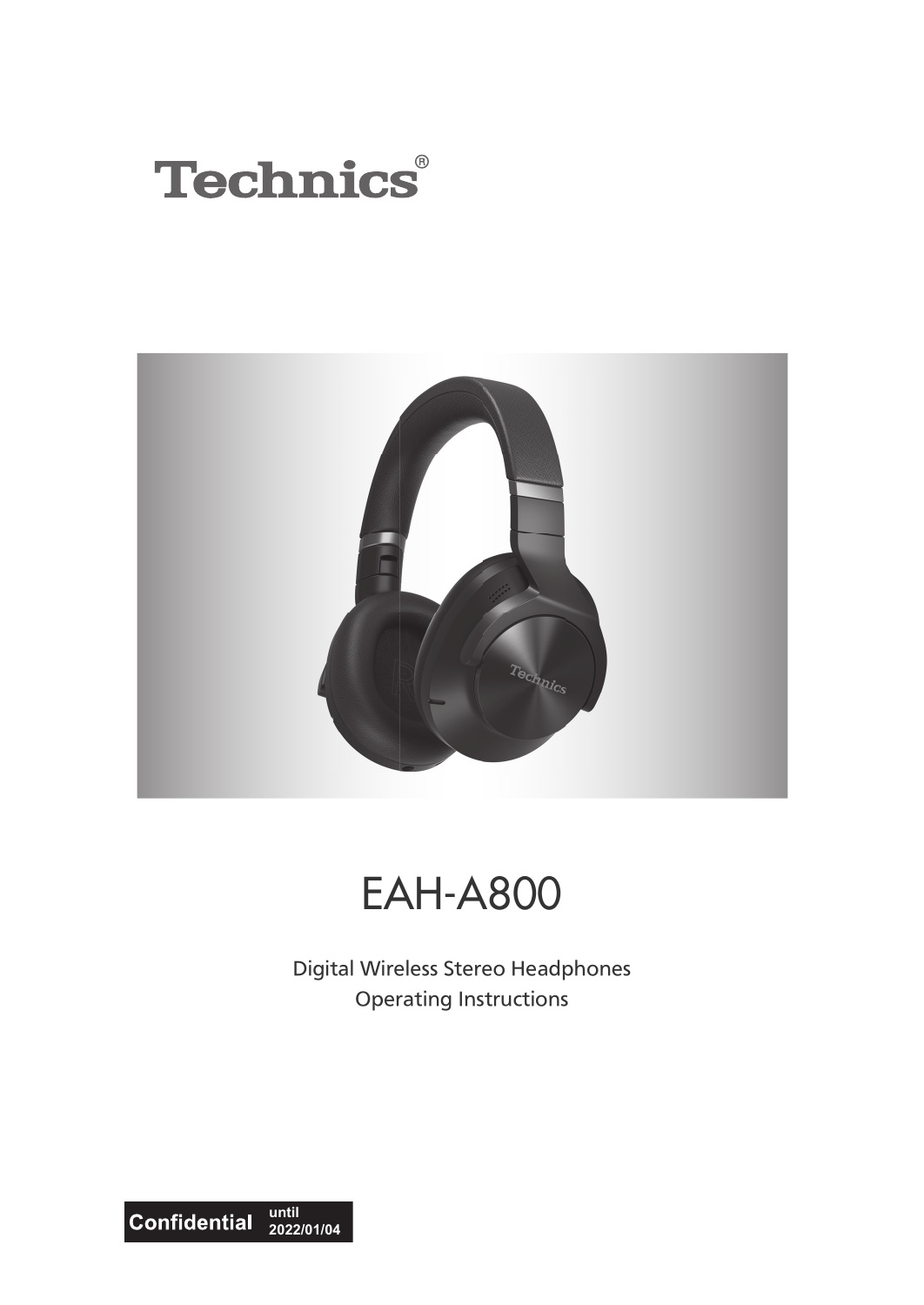Thank you for purchasing this product.

Please read these instructions carefully before using this product, and save this manual for future use.

## <span id="page-1-0"></span>**Safety precautions**

∫**Unit**

### **WARNING:**

**To reduce the risk of fire, electric shock or product damage,**

- **Do not expose this unit to rain, moisture, dripping or splashing.**
- **Do not expose units containing batteries to excessive heat (e.g., from storage in direct sunlight, fire or the like).**
- **Use only manufacturer's recommended accessories.**
- **Do not disassemble the product.**
- **Do not repair this unit by yourself. Refer servicing to qualified service personnel.**
- **Avoid the use in the following conditions**
- High or low extreme temperatures during use, storage or transportation.
- Disposal of a battery into fire or a hot oven, or mechanically crushing or cutting of a battery, that can result in an explosion.
- Extremely high temperature and/or extremely low air pressure that can result in an explosion or the leakage of flammable liquid or gas.
- Do not place this unit near a heat source.
- Do not listen with this unit at high volume in places where you need to hear sounds from the surrounding environment for safety, such as at railroad crossings, and construction sites.
- Keep this unit away from something susceptible to the magnetism. Such devices as a clock may not operate correctly.
- When using this unit in an airplane, heed the instructions given by the airline company. Some airlines may forbid your using the unit. For further details, contact the airline you will be flying with.
- Do not wear the headphones while charging.
- Contains small parts which may be a choking hazard. Not suitable for children under age 3.
- This product contains magnetic material. Consult your physician on whether this might affect your implantable medical device.
- Keep the airplane adaptor out of reach of children to prevent swallowing.
- Proper charging is not possible if there is dust or droplets of water on the charging terminal of the headphones. Remove the dust or water droplets before charging.
- Be aware that this unit may get warm while charging or immediately after charging. Depending on your constitution and health status, putting the headphones on may trigger adverse reactions such as skin redness, itching, and rash if the headphones have just been disconnected from the power source and are still warm.
- Do not use any other USB charging cords except the supplied one.
- Do not use any other detachable cords except the supplied one.

### ∫**Battery**

- Do not heat or expose to flame.
- Do not leave the battery in a car exposed to direct sunlight for a long period of time with doors and windows closed.
- Battery mishandling can cause electrolyte leakage which can damage items the leaked fluid comes into contact with. If electrolyte leaks from the battery, consult your dealer. Wash thoroughly with water if electrolyte comes in contact with any part of your body.
- When disposing of the battery, please contact your local authorities or dealer and ask for the correct method of disposal.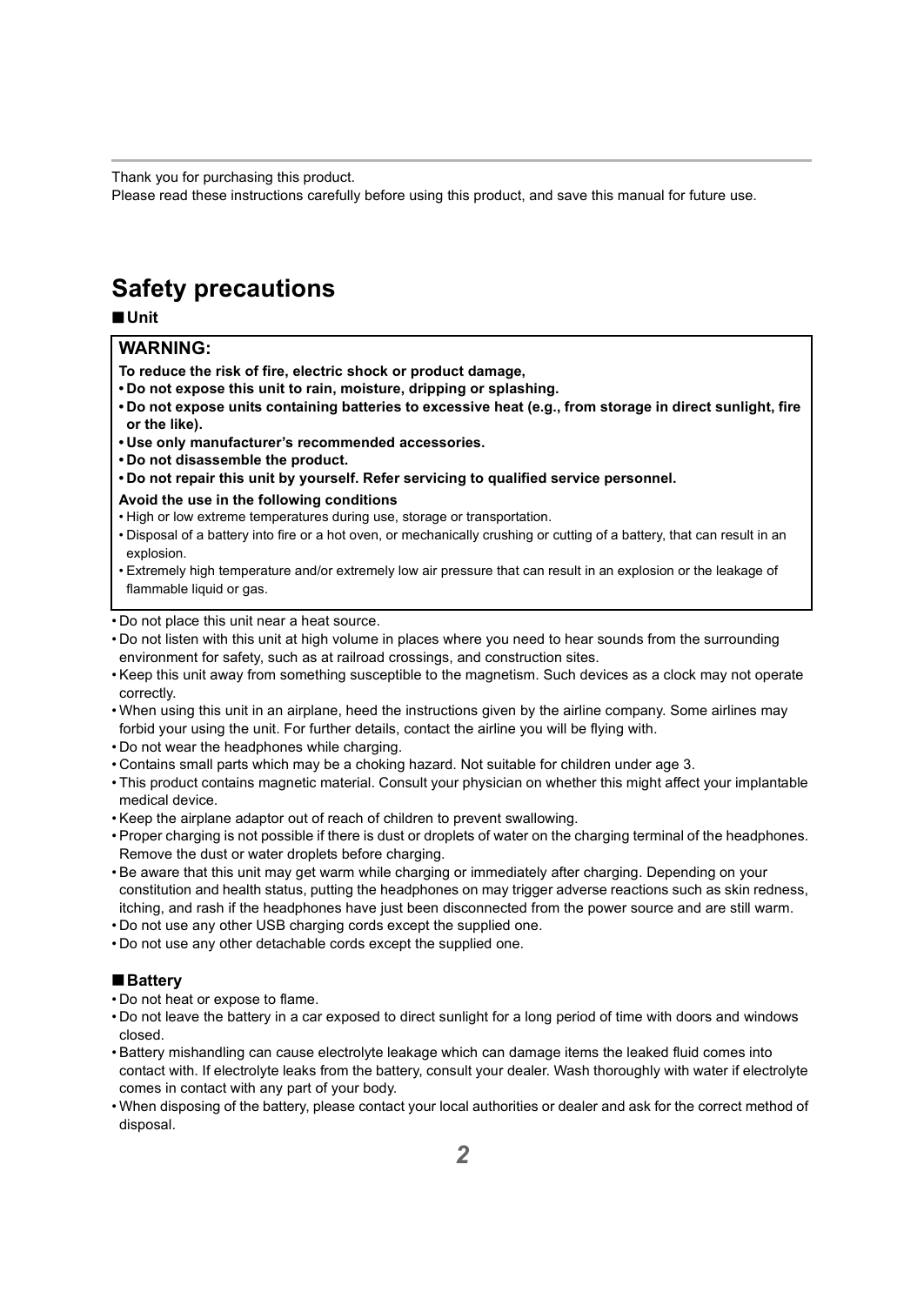### ∫**Allergies**

- Discontinue use if you experience discomfort with the ear pads or any other parts that directly contact your skin.
- Continued use may cause rashes or other allergic reactions.

### ∫**Precautions for listening with the Headphones**

- Excessive sound pressure from earphones and headphones can cause hearing loss.
- Do not use your headphones at a high volume. Hearing experts advise against continuous extended play.
- If you experience a ringing in your ears, reduce volume or discontinue use.
- Do not use while operating a motorised vehicle. It may create a traffic hazard and is illegal in many areas.
- You should use extreme caution or temporarily discontinue use in potentially hazardous situations.
- Do not use the headphones if they emit any loud unusual noise. If this happens, turn the headphones off and contact customer service.
- Remove headphones immediately if you experience a warming sensation or loss of audio.
- The headphones do not play audio while charging.

This unit may receive radio interference caused by mobile telephones during use. If such interference occurs, please increase separation between this unit and the mobile telephone.

Use only the supplied USB charging cord when connecting to a computer.

The symbols on this product (including the accessories) represent the following:

 $=$  : DC

Í : Standby

- I : ON
- 1 Remove the left ear pad to view certification information.
- 2 Certification information  $(\bigcirc)$  is indicated on the speaker plate portion, which becomes visible when the left ear pad (L side) is removed.
- 3 To attach the ear pad, insert the clips  $\bigcirc$  into the matching parts  $\bigcirc$  on the ear pad. (There are 6 clips)

If you pull the ear pad too much, the ear pad can tear.

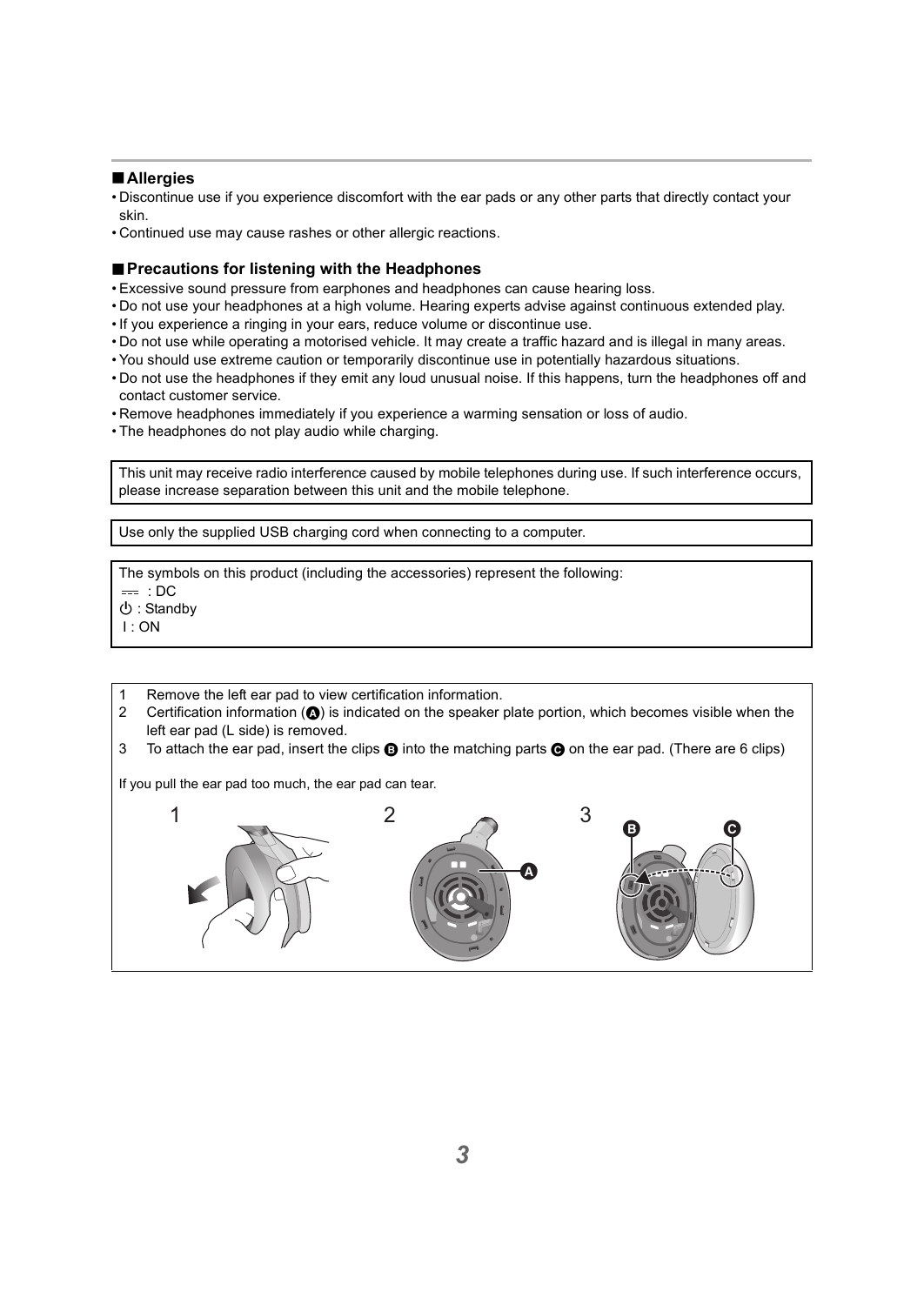## <span id="page-3-0"></span>**About Bluetooth®**

### **Panasonic bears no responsibility for data and/or information that is compromised during a wireless transmission.**

### ∫**Frequency band used**

This unit uses the 2.4 GHz frequency band.

### ∫**Certification of this unit**

- This unit conforms to frequency restrictions and has received certification based on frequency laws. Thus, a wireless permit is not necessary.
- The actions below are punishable by law in some countries:
	- Taking apart/modifying this unit.
	- Removing specification indications.

### ∫**Restrictions of use**

- Wireless transmission and/or usage with all Bluetooth® equipped devices is not guaranteed.
- All devices must conform to standards set by Bluetooth SIG, Inc.
- Depending on the specifications and settings of a device, it can fail to connect or some operations can be different.
- This unit supports Bluetooth® security features. But depending on the operating environment and/or settings, this security may not be sufficient. Transmit data wirelessly to this unit with caution.
- This unit cannot transmit data to a Bluetooth® device.

### ∫**Range of use**

Use this unit at a maximum range of 10 m.

The range can decrease depending on the environment, obstacles or interference.

### ∫**Interference from other devices**

- This unit may not function properly and troubles such as noise and sound jumps may arise due to radio wave interference if this unit is located too close to other Bluetooth® devices or the devices that use the 2.4 GHz band.
- This unit may not function properly if radio waves from a nearby broadcasting station, etc. is too strong.

### ∫**Intended usage**

- This unit is for normal, general use only.
- Do not use this system near an equipment or in an environment that is sensitive to radio frequency interference (example: airports, hospitals, laboratories, etc).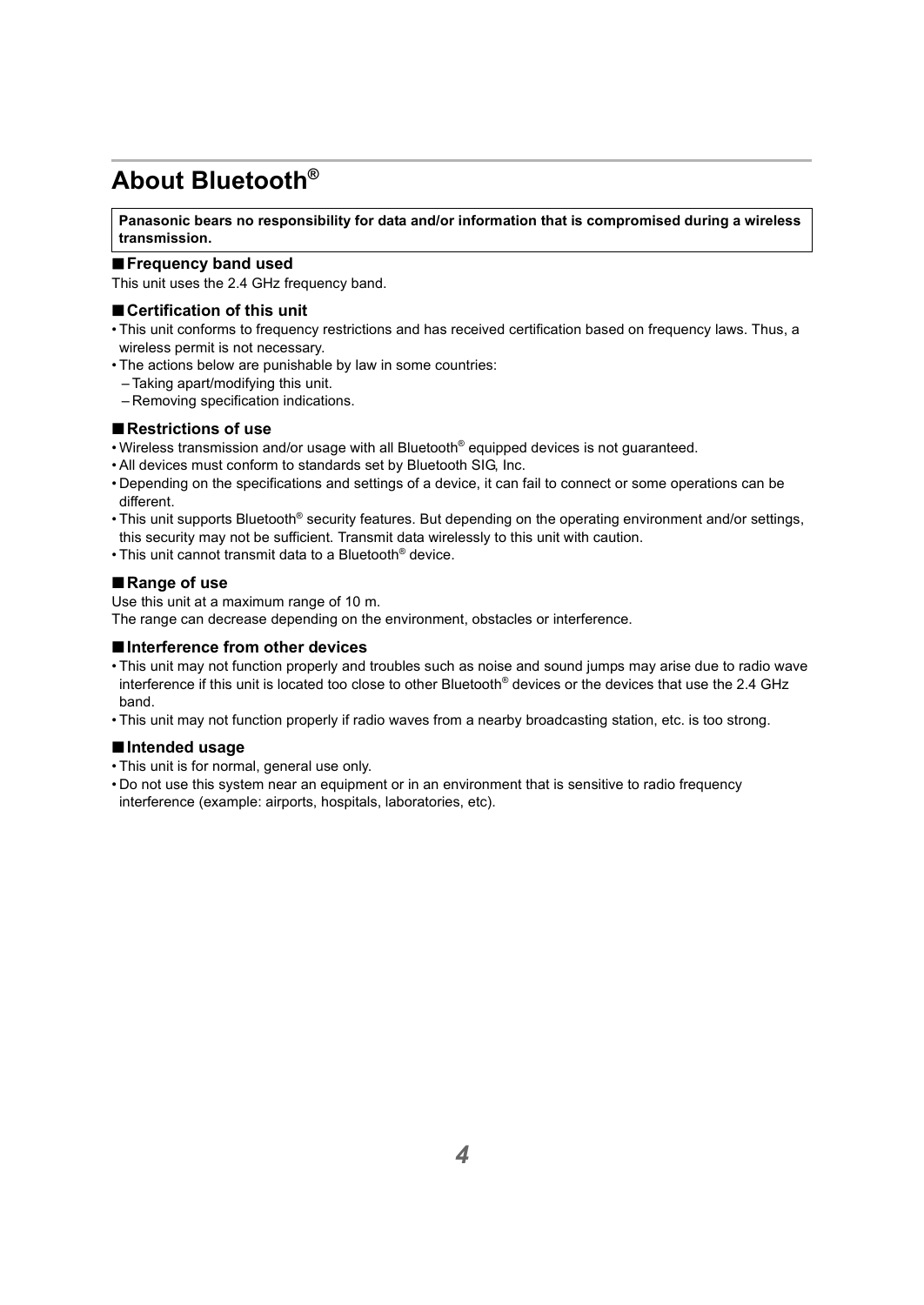## **Table of contents**

| About Bluetooth |  |
|-----------------|--|
|                 |  |

### **Before use**

### Preparation

| . Pairing procedure - When pairing your headphones first time with a Bluetooth® device  11 |  |
|--------------------------------------------------------------------------------------------|--|
|                                                                                            |  |

### Operation

### Other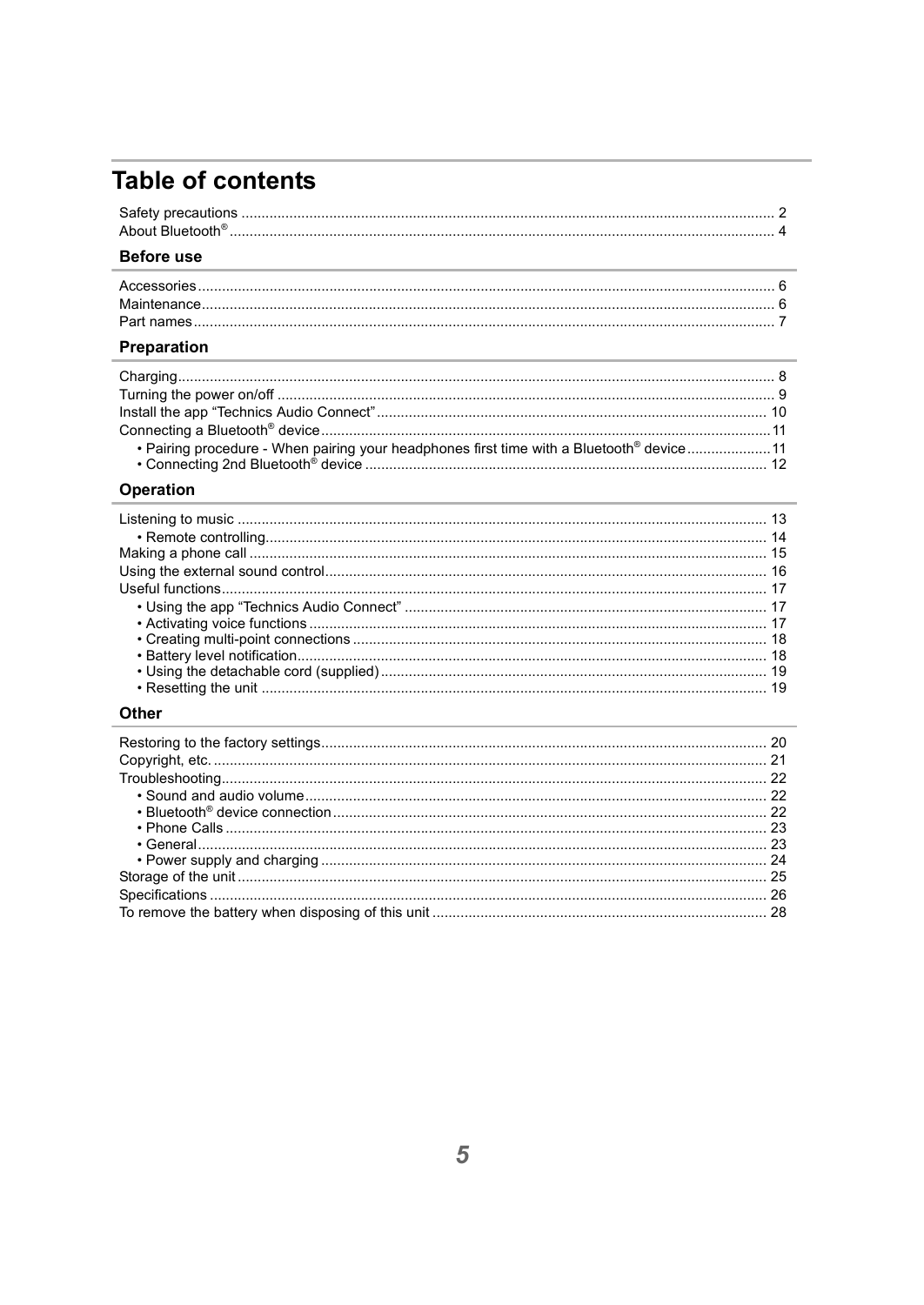## <span id="page-5-0"></span>**Expressions used in this document**

- Pages to be referred to are indicated as " $\rightarrow$  00".
- The product illustrations may differ from the actual product.

## <span id="page-5-1"></span>**Accessories**

Please check and identify the supplied accessories.

- **1 x Carrying case**
- **1 x USB charging cord**
- **1 x Detachable cord**
- **1 x Airplane adaptor**

## <span id="page-5-2"></span>**Maintenance**

Clean this unit with a dry and soft cloth.

- When the unit is very dirty, wipe off the dirt with a cloth that has been dipped in water and well wrung, then wipe with a dry cloth.
- Do not use solvents including benzine, thinner, alcohol, kitchen detergent, a chemical wiper, etc. This might cause the exterior case to be deformed or the coating to come off.

Keeping the battery performance.

• During the long period of disuse, full charge this unit once every 6 months to keep the battery performance.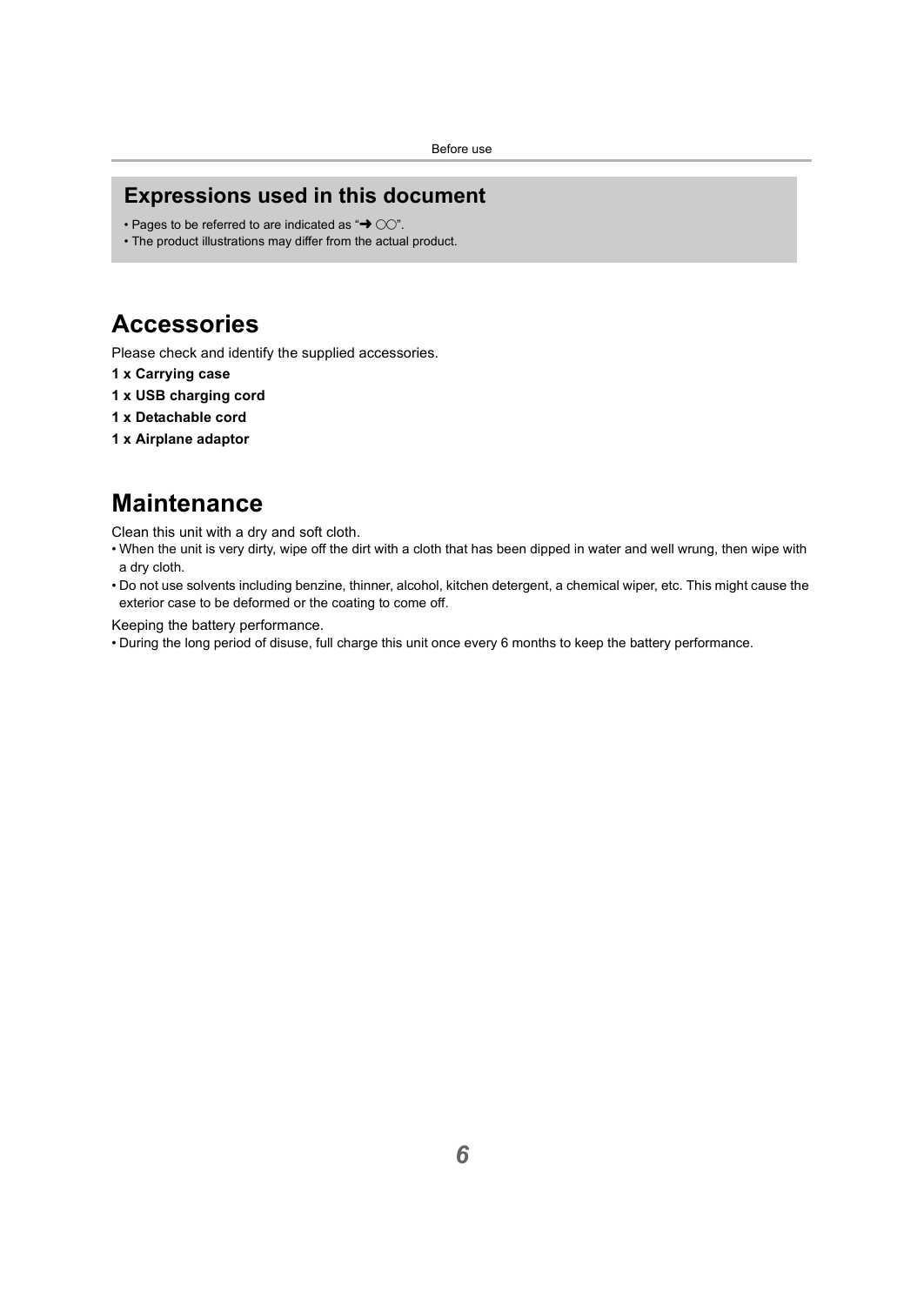## <span id="page-6-0"></span>**Part names**



- 1 Touch sensor
	- Touch this sensor to switch the external sound control mode.
	- The touch sensor responds to operations only when this unit is worn.
- 2  $[I+1]$  button
- 3 Multi function button
	- You can perform a variety of operations by pressing this button.
- $4$  [-1 button
- 5 [少/l] button<sup>\*1</sup>
- 6 LED indicator<sup>\*2</sup>
	- Lights or blinks to indicate the status of this unit.

\*1 (小) : Standby/ON

\*2 Examples of lighting/blinking patterns

- 7 Charging terminal (DC IN)
	- Connect the USB charging cord (supplied) to this terminal when charging.  $\leftrightarrow$  [8, "Charging"\)](#page-7-1)
- 8 Audio input terminal
	- This unit can be used as normal headphones by connecting the detachable cord (supplied).
- 9 Ear pads
- 10 Raised dot indicating the left side
- 11 Microphones for noise cancelling
- 12 Microphones for calls

| Lighting (red)                       | Charging is in progress                                                                                                                       |
|--------------------------------------|-----------------------------------------------------------------------------------------------------------------------------------------------|
| Lighting alternately in blue and red | Bluetooth <sup>®</sup> pairing (registration) standby                                                                                         |
| Blinking slowly (blue) <sup>3</sup>  | Bluetooth <sup>®</sup> connection standby                                                                                                     |
| (blue) $3^$                          | Blinking twice about every 2 seconds $\vert$ A Bluetooth <sup>®</sup> pairing (registration) has been established or a call is in<br>progress |
| Blinking (blue) <sup>*3</sup>        | A call is being received                                                                                                                      |

\*3 The battery is low when it is blinking in red.  $\leftrightarrow$  [18, "Battery level notification"\)](#page-17-1)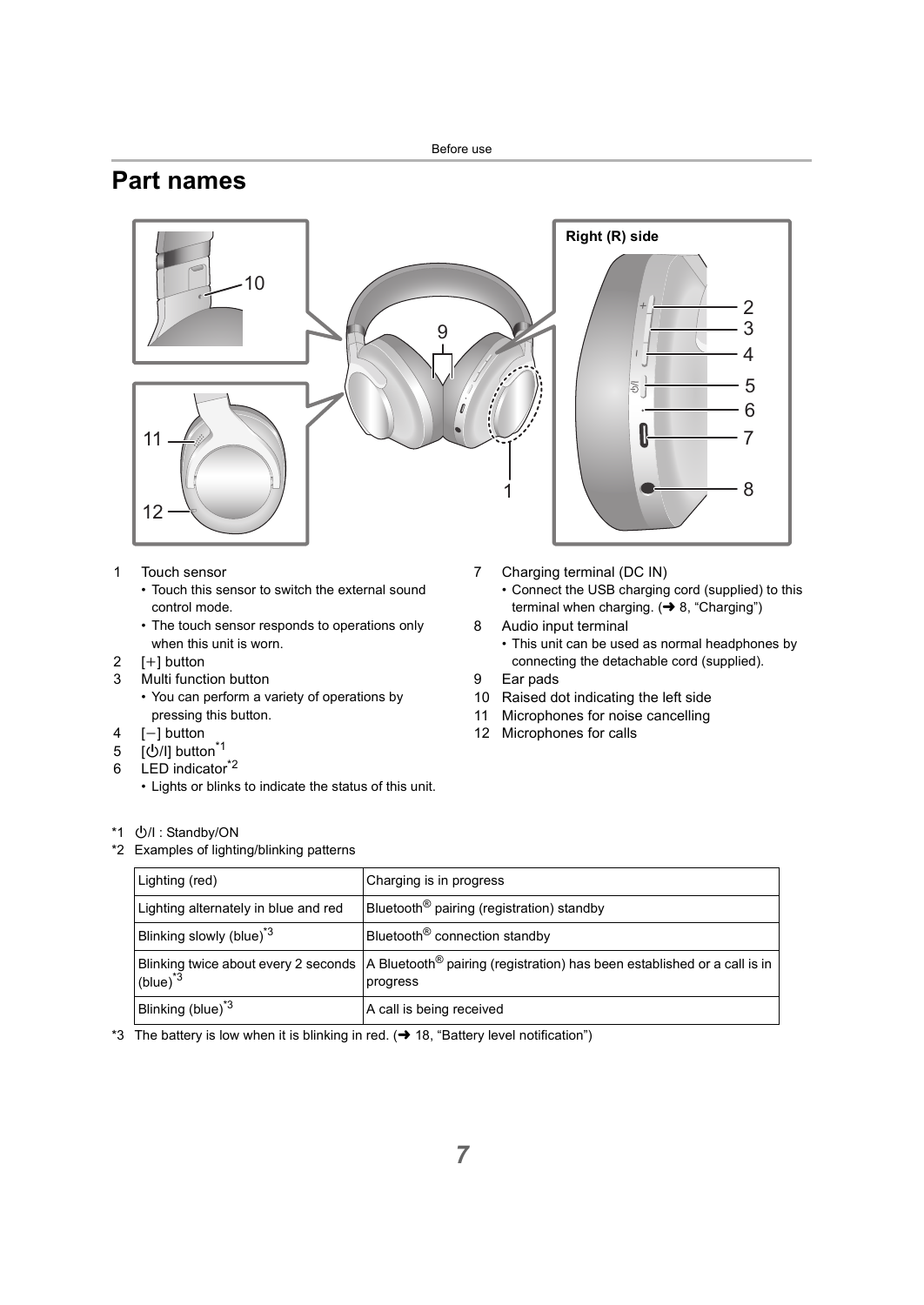## <span id="page-7-1"></span><span id="page-7-0"></span>**Charging**

The rechargeable battery (installed in the unit) is not charged initially. Charge the battery before using the unit.

- Proper charging is not possible if there is dust or droplets of water on the charging terminal of the headphones. Remove the dust or water droplets before charging.
- Be aware that this unit may get warm while charging or immediately after charging. Depending on your constitution and health status, putting the headphones on may trigger adverse reactions such as skin redness, itching, and rash if the headphones have just been disconnected from the power source and are still warm.

### **Use the USB charging cord (supplied) (**B**) to connect this unit to a 5.0 V power source (1200 mA or higher) (**C**).**

- A: LED indicator
- B: USB charging cord (supplied)
	- Check the direction of the terminals and plug in/out straight holding onto the plug. (It may result in malfunction by the deforming of the terminal if it is plugged in obliquely or in wrong direction.)
- $\Theta$ **:** Power source (e.g., AC adaptor)
	- Power source (e.g., AC adaptor) is indicated as AC adaptor in the text.
- The LED indicator lights in red when charging is in progress. When charging is completed, the LED indicator will go out.
- It takes approx. 3 hours to charge the battery from empty to full.



- Charge in a room temperature between 10 °C and 35 °C. Outside of this temperature range, charging may stop and the LED indicator may go out.
- It is not possible to turn the power on or connect to Bluetooth<sup>®</sup> devices during charging.
- Do not use any other USB charging cords except the supplied one. Doing so may cause malfunction.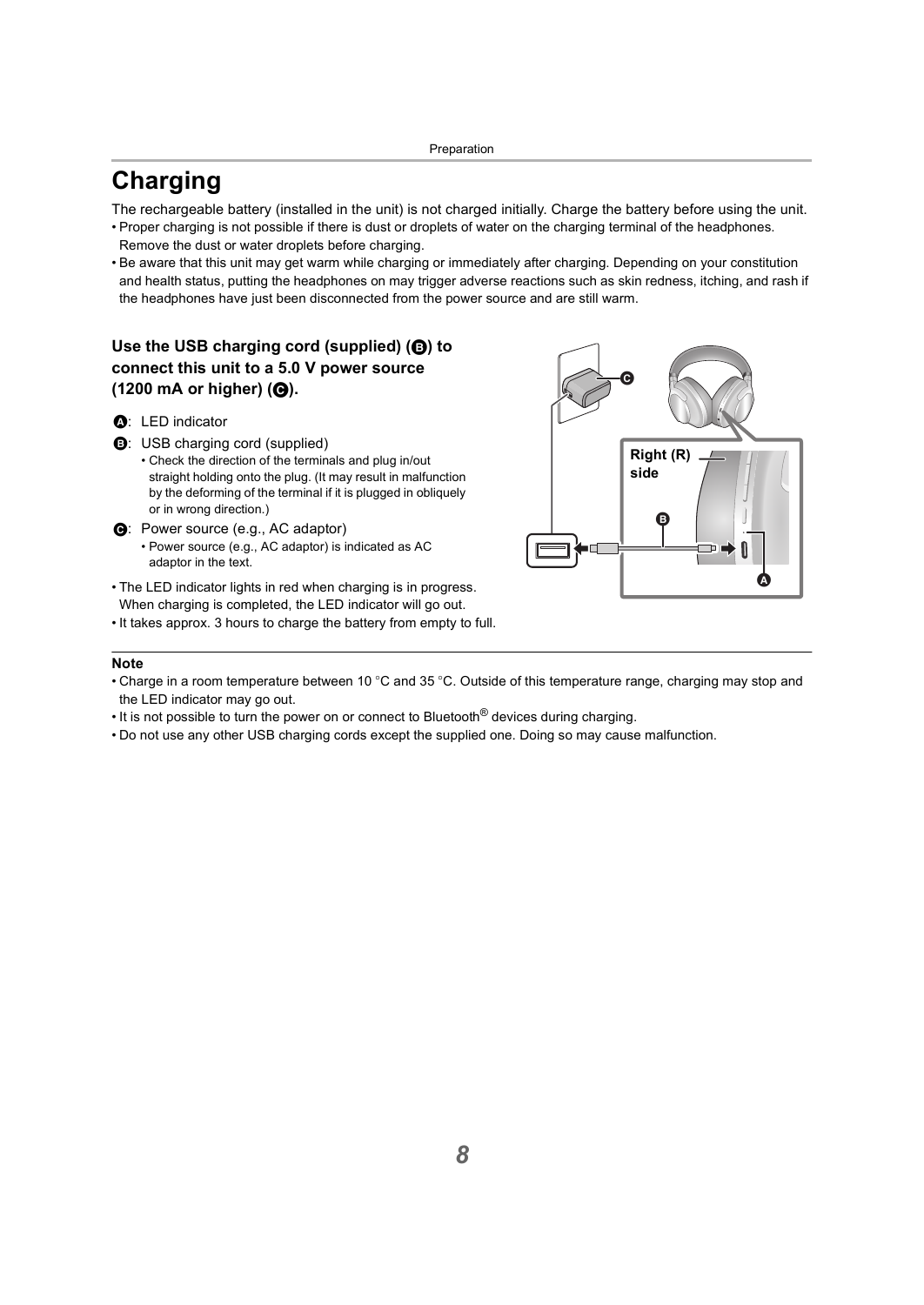## <span id="page-8-0"></span>**Turning the power on/off**

### In the power-off state, press and hold  $[\bigcirc\theta]$  of this unit for **approx. 2 seconds until the LED indicator lights for 1 second.**

- **❹**: [少/l] button
- **B:** LED indicator

• A beep will sound, and the LED indicator will blink slowly.

### ■ To turn the power off

Press and hold  $[\bigcirc\!/\!\!/]$  for approximately 2 seconds. A tone and English guidance message will be heard, and the power will be turned off.

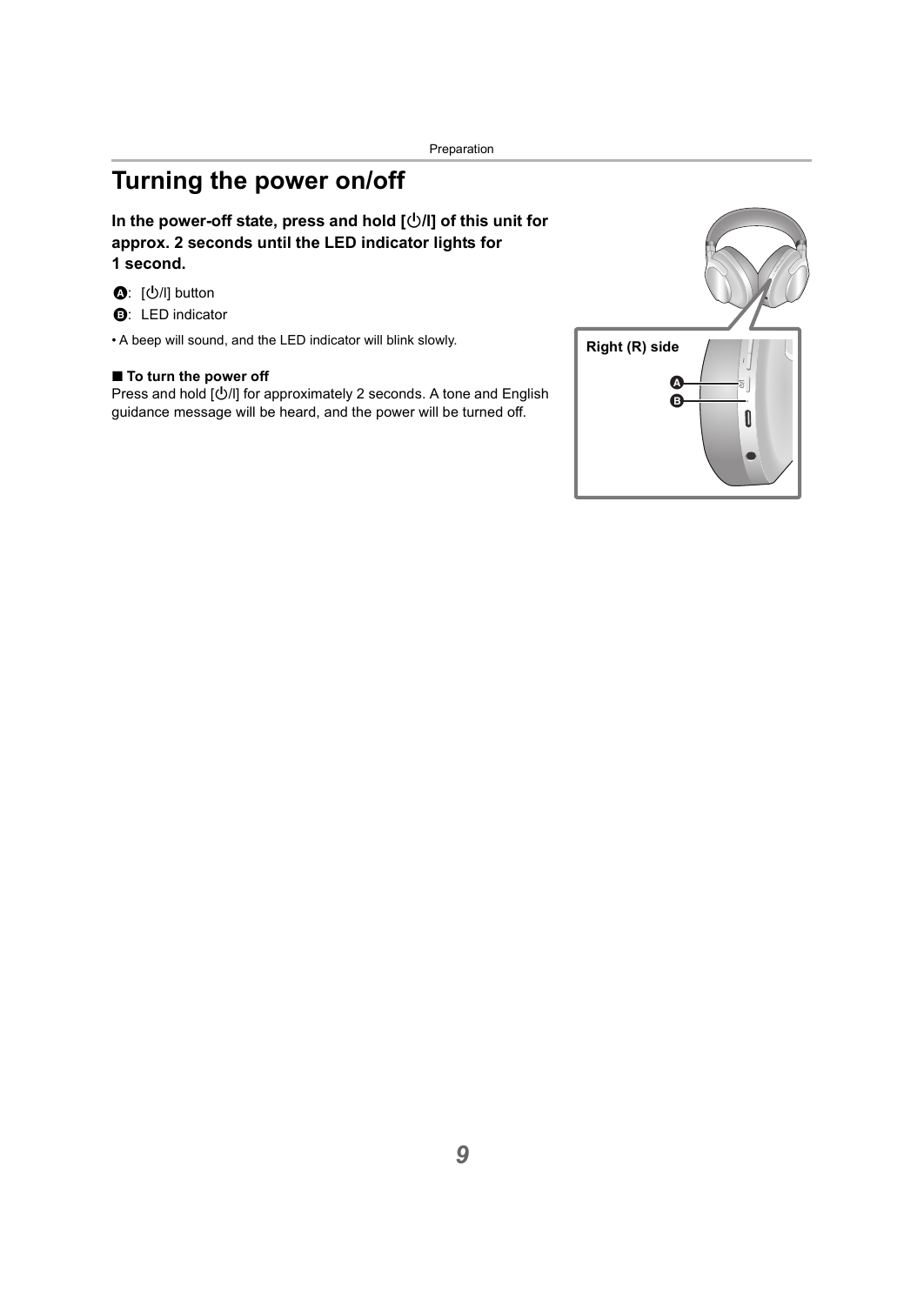## <span id="page-9-0"></span>**Install the app "Technics Audio Connect"**

By creating a Bluetooth<sup>®</sup> connection with a smartphone or tablet installed with the "Technics Audio Connect" app (free of charge), you can enjoy a wide variety of features, such as the following:

- Software updates
- Change the functions assigned to the touch sensors (Customization of touch sensor)
- Customization of various settings (Connection mode setting/Auto power off setting/Guidance language setting, etc.)
- Check remaining battery charge
- Access to this document

### **Preparation**

• Turn on the unit.

### **1 Download the "Technics Audio Connect" app (free of charge) to the smartphone or tablet.**



Android: Google Play



iOS: App Store







### **2 Start up the "Technics Audio Connect" app.**

• Follow the on-screen instructions to operate.

- Always use the latest version of the "Technics Audio Connect" app.
- There may sometimes be changes made to the operating procedures, displays, etc., on the "Technics Audio Connect" app. Refer to the support site for details.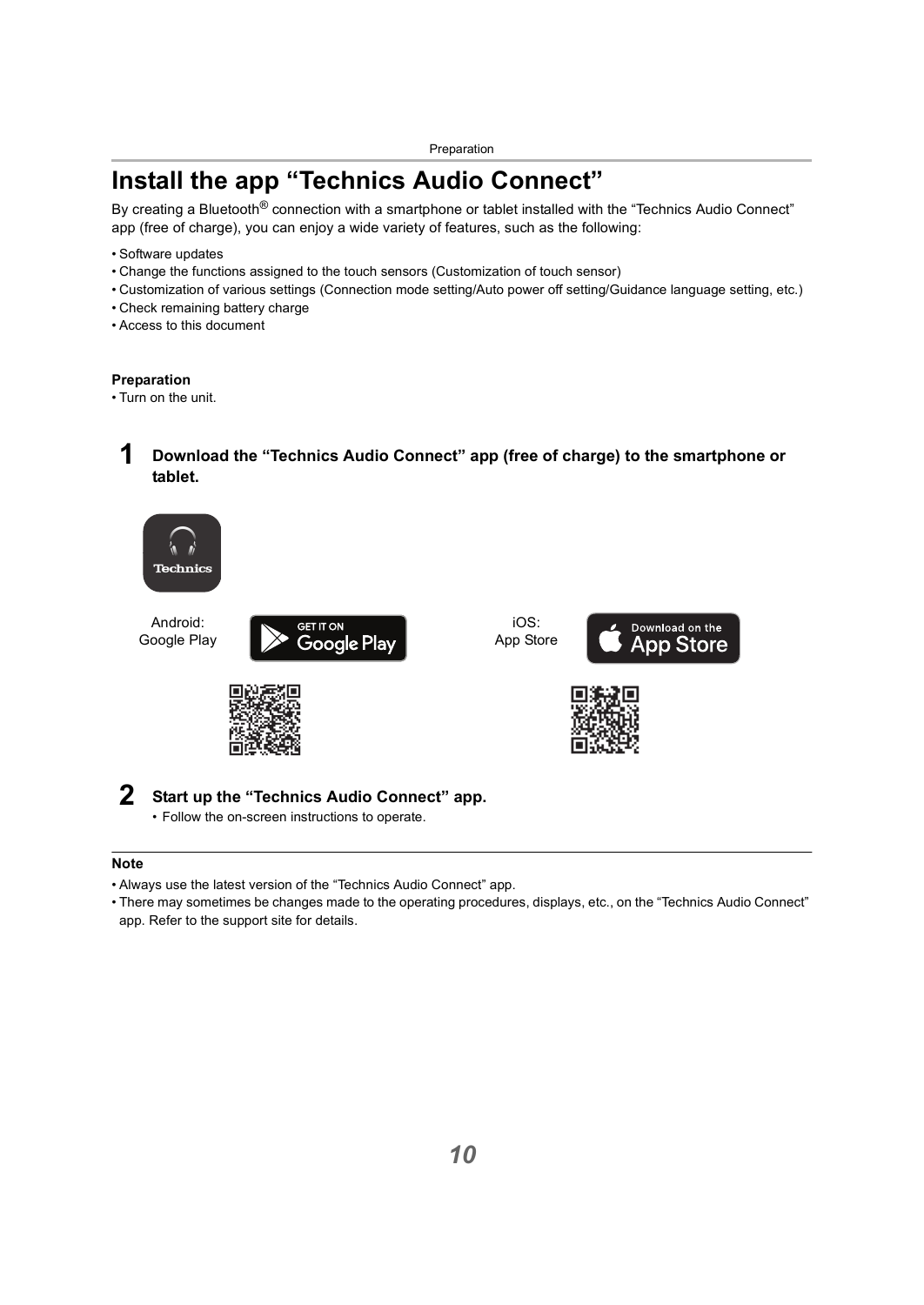## <span id="page-10-0"></span>**Connecting a Bluetooth® device**

### **Preparation**

- Place the Bluetooth<sup>®</sup> device within approx. 1 m from the unit.
- Check the device operation using its operation instructions as required.
- Using the "Technics Audio Connect" app (free of charge) makes connecting with Bluetooth<sup>®</sup> simple.

<span id="page-10-1"></span>**Pairing procedure - When pairing your headphones first time with a Bluetooth® device**

**1 In the power-off state, press and hold [**Í**/l] of this unit for approx. 2 seconds until the LED indicator lights for 1 second.**

• The LED indicator will light alternately in blue and red. Note: The LED indicator lights (Red/blue) to indicate that the unit is in pairing mode.

**2 Turn on the power of the Bluetooth® device, and enable the Bluetooth® function.**

## **3 Select "EAH-A800" from the Bluetooth® device's menu.**

- A BD address (Bluetooth $^{\circledR}$  Device address: an alphanumeric character string that is displayed by and unique to the device) may be displayed before "EAH-A800" is displayed.
- If prompted for a passkey, input the passkey "0000 (four zeros)" of this unit.
- When the LED indicator blinks (blue)\* twice at approximately 2 second intervals, pairing has been completed and connection has been established.



\* The battery is low when it is blinking in red.

### **4 Confirm that this unit and the Bluetooth® device are connected.**

- If the connection with the device does not complete within 5 minutes, the pairing mode on this unit cancels and they transition to connection standby mode. Perform pairing again.
- This unit remembers the device lastly connected. The unit may connect automatically after turning on the power of this unit.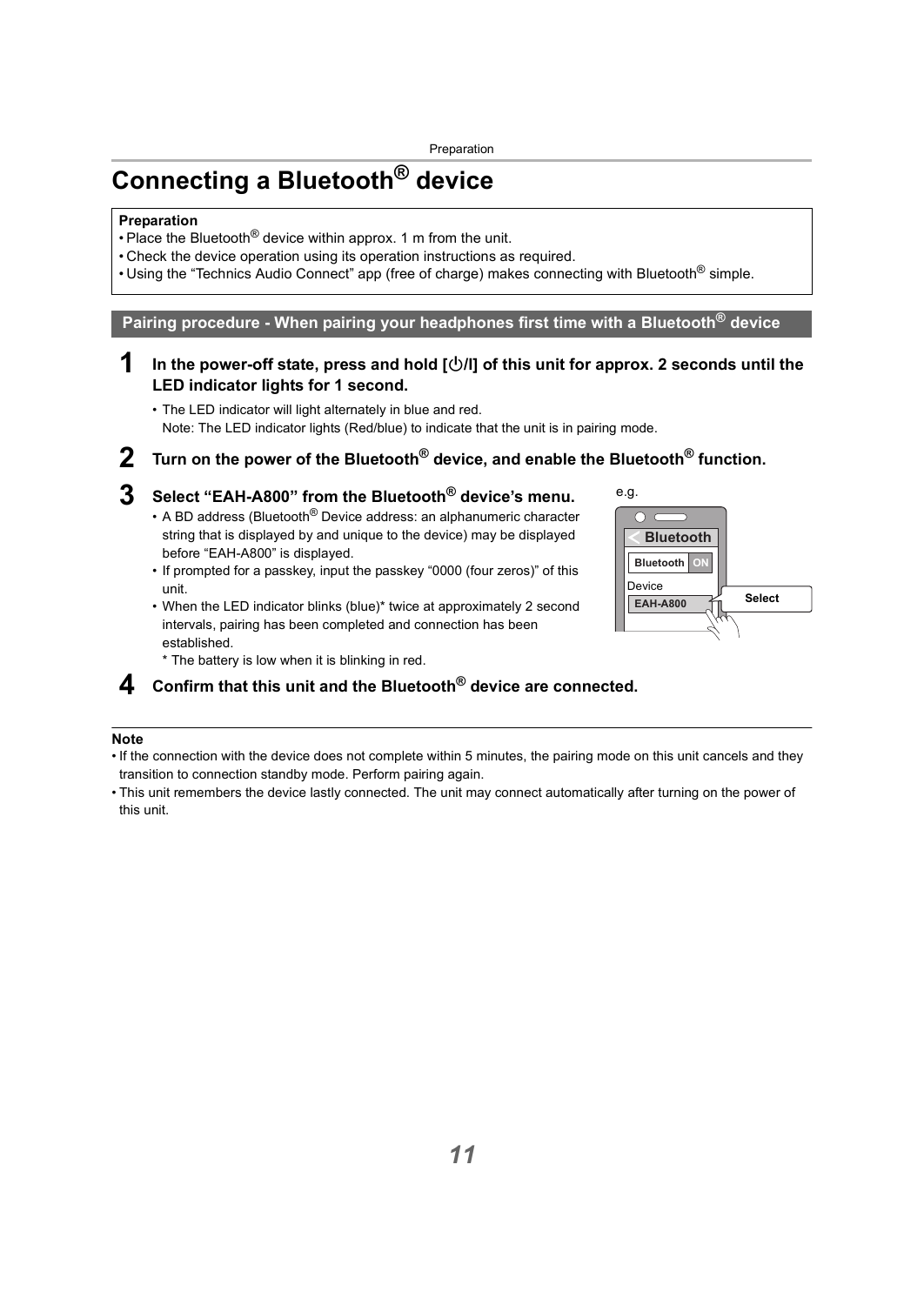### <span id="page-11-0"></span>**Connecting 2nd Bluetooth® device**

- **1 In the power-off state, press and hold [**Í**/l] for at least 7 seconds until the LED indicator lights alternately in blue and red.**
	- Wait about 5 seconds after you turn off the power of the unit.
	- The LED indicator lights (Red/blue) to indicate that the unit is in pairing mode.
- **2 Perform steps 2 and 3 of "Pairing procedure When pairing your headphones first time with a Bluetooth<sup>®</sup> device". (→ [11\)](#page-10-1)** 
	- When the LED indicator (blue) blinks twice every approx. 2 seconds, pairing (registration) is completed. (Connection established)

- You can pair a maximum of 10 Bluetooth® devices with this unit. When you pair a device after the maximum has been exceeded, previous devices are overwritten. To use overwritten devices again, do the pairing again.
- It is easier to pair if you disable the Bluetooth<sup>®</sup> function of the first device when pairing with a device after the first.
- If the connection with the device does not complete within 5 minutes, the pairing mode on this unit cancels and they transition to connection standby mode. Perform pairing again.
- This unit remembers the device lastly connected. The unit may connect automatically after turning on the power of this unit.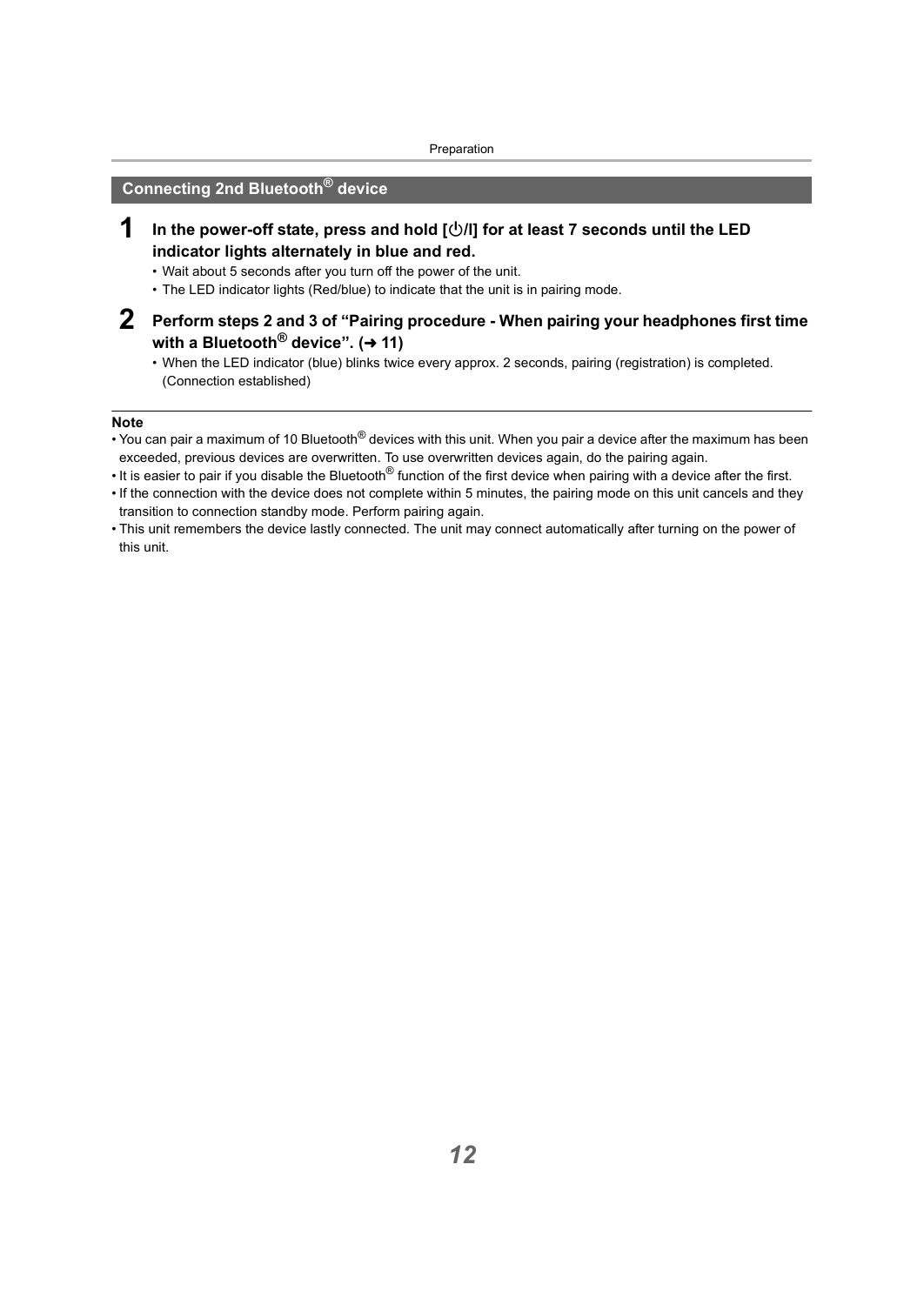## <span id="page-12-1"></span><span id="page-12-0"></span>**Listening to music**

If the Bluetooth<sup>®</sup> compatible device supports the "A2DP" and "AVRCP" Bluetooth<sup>®</sup> profiles, music can be played back with remote control operations on the unit.

- A2DP (Advanced Audio Distribution Profile): Transmits audio to the unit.
- AVRCP (Audio/Video Remote Control Profile): Allows remote control of the device using the unit.

## **1** Connect the Bluetooth<sup>®</sup> device and the unit. (→ 11, "Connecting a Bluetooth<sup>®</sup> device")

## **2 Select and play the music or the video on the Bluetooth® device.**

- The unit's headphones will output the music or the audio of the video being played back.
- Operating time may become shorter depending on the usage conditions.

### ∫ **Attention**

- The unit might leak sound depending on the volume level.
- When the volume is increased to near maximum level, music may sound distorted. Decrease the volume until the distortion is cleared.

#### **Note**

• Playback will pause when you take off this unit. Even after you take off the headphones, music playback will resume if you put it on again within 60 seconds.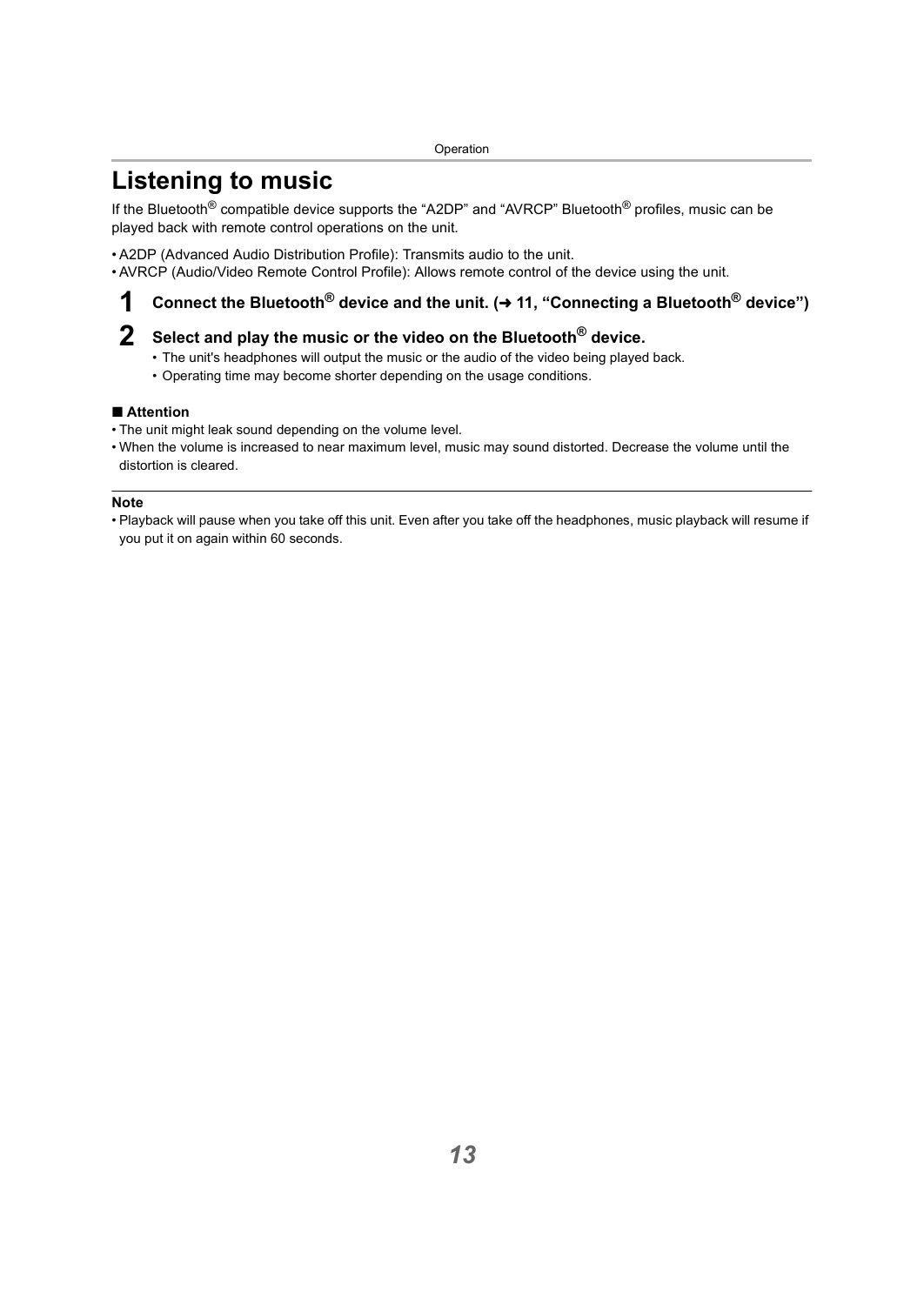### <span id="page-13-0"></span>**Remote controlling**

You can control the Bluetooth<sup>®</sup> device using the unit.

• Depending on the Bluetooth<sup>®</sup> device or the app, even if you press buttons on the unit, some functions may not respond or may operate differently from the descriptions below.

#### **(Operation example)**

### **Right (R) side**



| <b>Function</b>                          | <b>Operation</b>                                                                                                |
|------------------------------------------|-----------------------------------------------------------------------------------------------------------------|
| Play / Pause                             | Press the Multi function button. $($ <sup>0</sup> .                                                             |
| Increase the volume                      | Press $[+]$ ( <b>B</b> ).<br>• Press and hold [+] to continuously increase the<br>volume.                       |
| Decrease the volume                      | Press $[-]$ ( $\bigcirc$ ).<br>$\cdot$ Press and hold $\lceil - \rceil$ to continuously decrease the<br>volume. |
| Forward to the start of next<br>track    | Press the Multi function button twice quickly.                                                                  |
| Return to the start of<br>current track* | Press the Multi function button three times<br>quickly.                                                         |
| <b>Fast forward</b>                      | Press the Multi function button twice quickly; hold<br>the second press.                                        |
| <b>Fast rewind</b>                       | Press the Multi function button three times<br>quickly; hold the third press.                                   |

Depending on the Bluetooth<sup>®</sup> device or app, this may return you to the previous track.

#### **Note**

• A beep sounds to indicate that you have pressed to reach either the maximum or minimum volume level.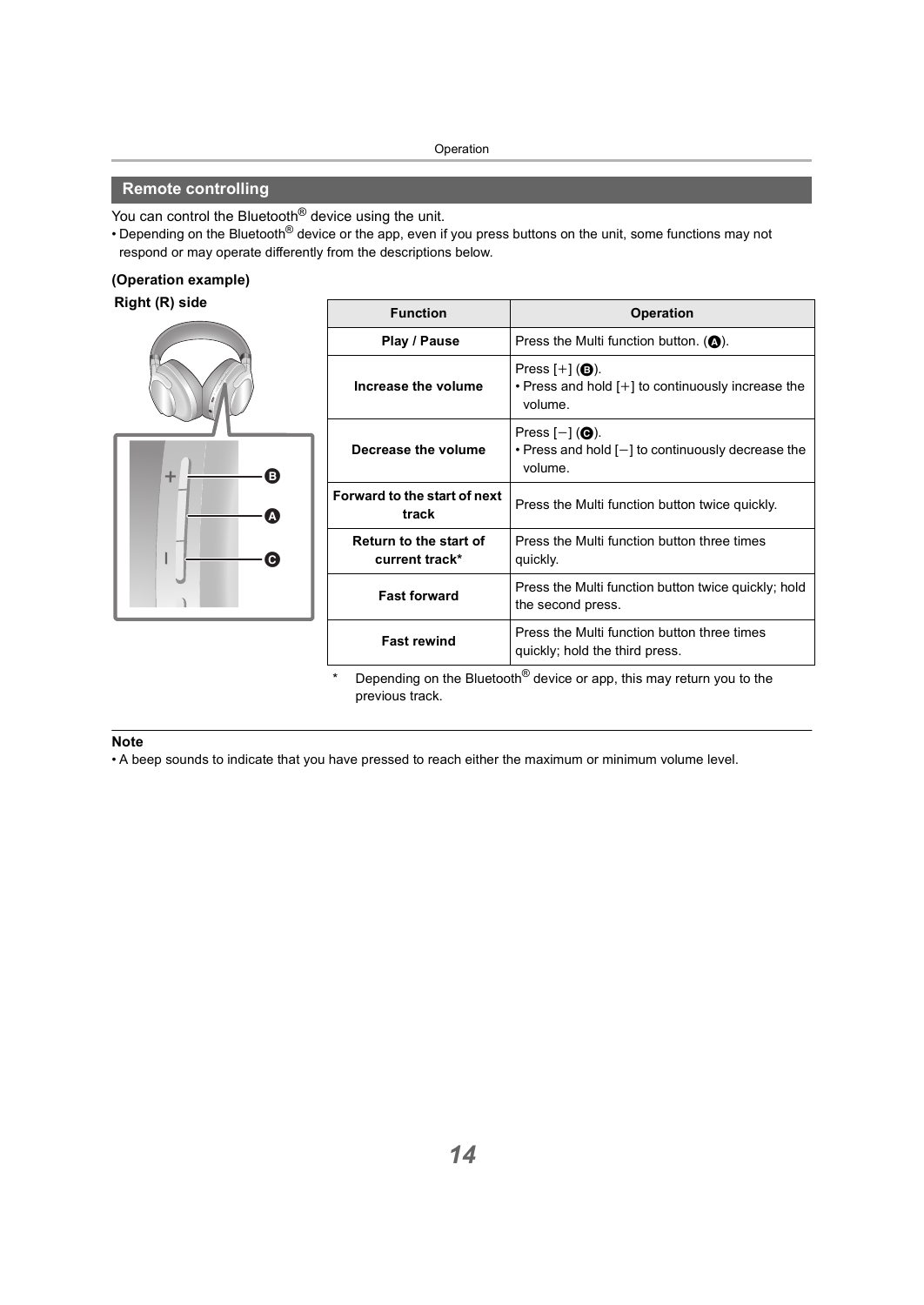## <span id="page-14-0"></span>**Making a phone call**

With Bluetooth<sup>®</sup> enabled phones (cell phones or smartphones) that support the "HSP" or "HFP" Bluetooth<sup>®</sup> profile, you can use the unit for phone calls.

• HSP (Headset Profile):

This profile can be used to receive monaural sounds and establish two-way communication using the microphone on the unit.

• HFP (Hands-Free Profile):

In addition to the HSP functions, this profile has the incoming and outgoing calls function.

(This unit does not have a function that allows you to make phone calls independently of a Bluetooth<sup>®</sup> enabled phone.)

### **1** Connect the Bluetooth<sup>®</sup> device and the unit. (→ 11, "Connecting a Bluetooth<sup>®</sup> device")

- **Press the Multi function button (** $\odot$ **) on the unit and answer the incoming call.**
	- During an incoming call, ringtone will sound from the unit and the LED indicator will blink.
	- (HFP only) To reject the incoming call, press and hold the Multi function button for 2 seconds.



## **3 Start talking.**

- To mute the voice during a call, press the Multi function button twice quickly. (To cancel muting, press the Multi function button twice quickly again while muting.)
- To switch the noise level of the other party during a call, press the Multi function button 3 times quickly. Voices will be easier to hear when you reduce the audio noise from the other party. This function is effective in reducing the noise heard from continuous sources (ventilation fans, etc.) in the vicinity of the other party.
- The volume can be adjusted during a phone call. For setting instructions, see page [14](#page-13-0).

### **4 Press and hold the Multi function button to end the phone call.**

• A beep will sound.

- There may be instances when hands free setting needs to be done on the Bluetooth<sup>®</sup> enabled phone.
- Depending on the Bluetooth<sup>®</sup> enabled phone, you may hear incoming and outgoing call ringtones of the phone from the unit.
- You can have the Bluetooth<sup>®</sup> enabled phone make phone calls by using the microphone of the unit and an app of the Bluetooth<sup>®</sup> enabled phone. ( $\rightarrow$  [17, "Activating voice functions"\)](#page-16-2)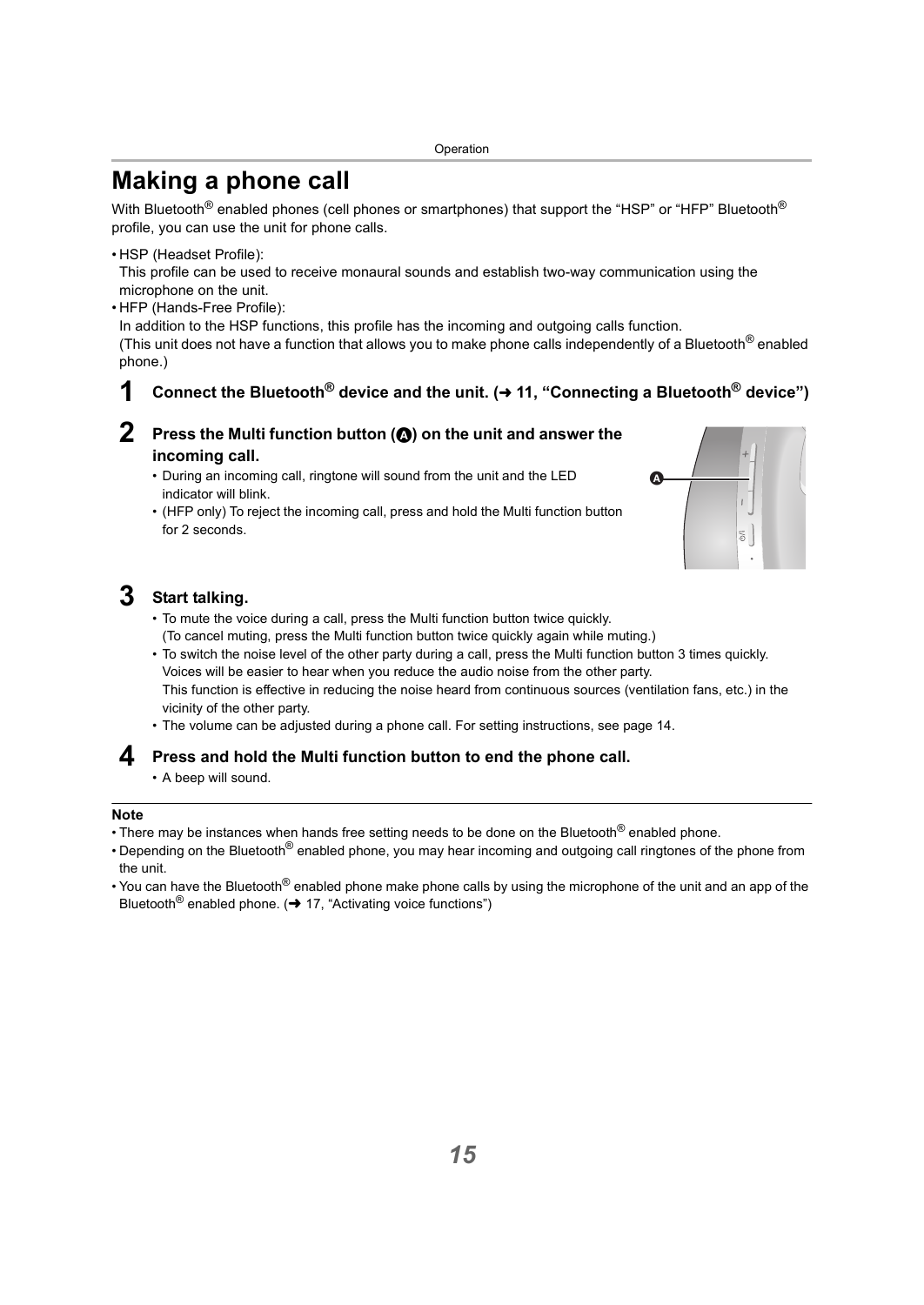## <span id="page-15-0"></span>**Using the external sound control**

The external sound control function switches between Noise cancelling and Ambient sound.

### **1** While wearing this unit, touch the touch sensor ( $\textcircled{a}$ ) **twice quickly.**

• The mode is switched each time you touch the touch sensor twice quickly. (A guidance message will notify you of the mode you switched to.)





- The default level setting is "Noise cancelling".
- When the "Technics Audio Connect" app is used, you can set to "OFF".

### **2 Adjust the volume of the playback device.**

### ∫ **Noise cancelling**

Reduces the sounds (noise) you can hear from outside.

- Noise cancelling can be optimised with the "Technics Audio Connect" app. Adjust it beforehand to achieve the best condition.
- While using the noise cancelling function, a very small amount of noise which is generated from the circuit that reduces noise may be heard, but this is normal and not indicative of any trouble. (This very-low-level noise may be heard in quiet places or in the blank parts between tracks.)

### ∫ **Ambient sound**

You can hear ambient sound through the microphones embedded in this unit while enjoying music.

#### **Note**

• You can change the functions assigned to the touch sensors on the "Technics Audio Connect" app (free of charge). (Customization of touch sensor)  $($   $\rightarrow$  [10\)](#page-9-0)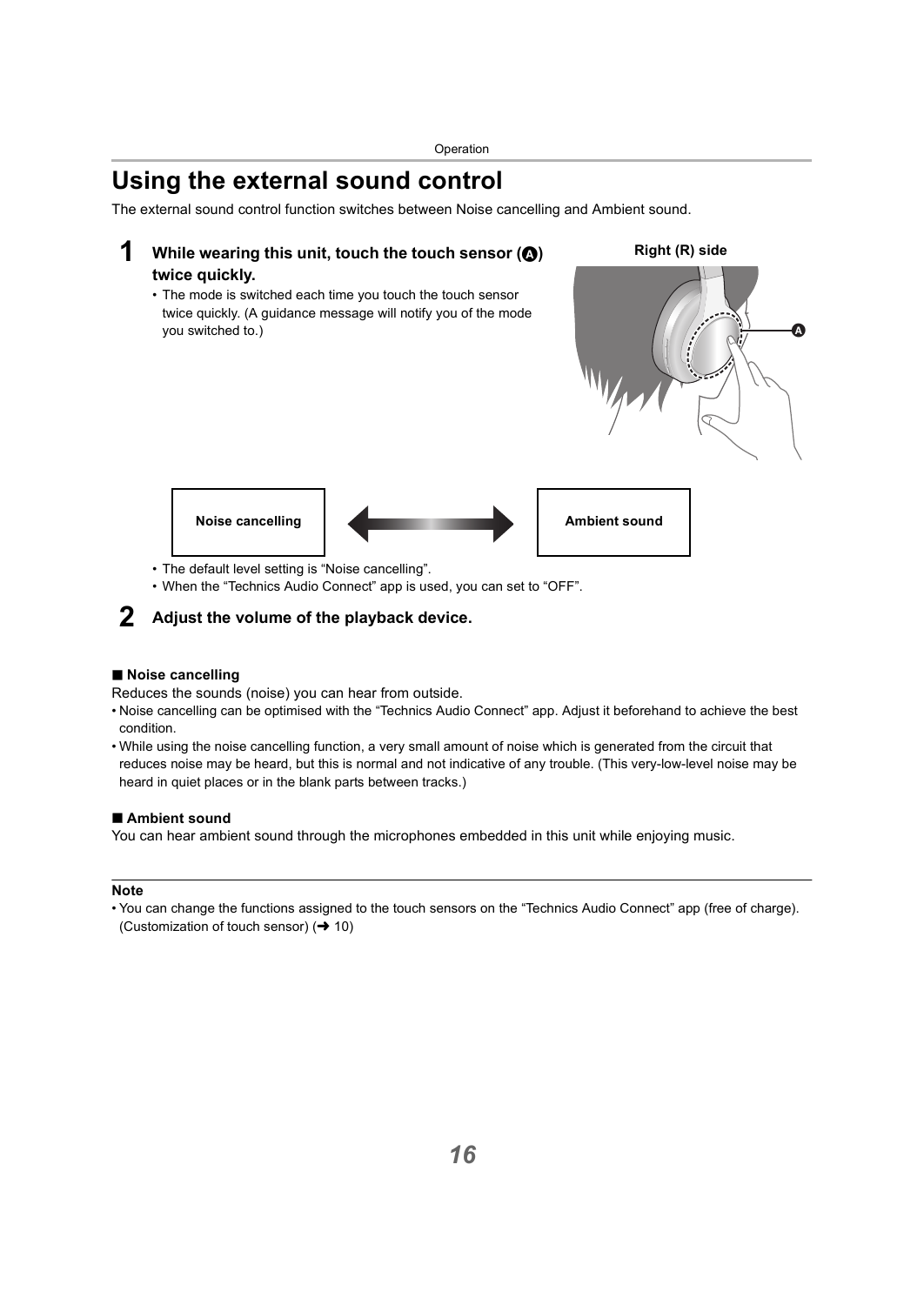## <span id="page-16-0"></span>**Useful functions**

### <span id="page-16-1"></span>**Using the app "Technics Audio Connect"**

By creating a Bluetooth<sup>®</sup> connection with a smartphone installed with the "Technics Audio Connect" app (free of charge), you can enjoy a wide variety of features, such as changing the settings on this unit.  $(\rightarrow 10)$  $(\rightarrow 10)$ 

### <span id="page-16-2"></span>**Activating voice functions**

You can use the Multi function button on this unit to activate the voice functions (Amazon Alexa, Siri etc.) on your smartphone or similar device.

- **1 Connect the Bluetooth® device and the unit. (**<sup>l</sup> **[11, "Connecting a Bluetooth® device"\)](#page-10-0)**
- **2 Press and hold the Multi function button until the voice function is activated.**
	- The voice assistant function on the Bluetooth $^{\circledR}$  device is activated.

#### **Note**

• For details about voice function commands, refer to the operating instructions for the Bluetooth<sup>®</sup> device.

• The voice function may not work depending on the smartphone, etc., specifications and the app version.

### **After doing Step 1 above, complete the setup below to use Amazon Alexa as your voice assistant.**

- 1 In the "Technics Audio Connect" app, select Amazon Alexa as your voice assistant.
- 2 Follow the on-screen instructions to operate.
	- After signing into Amazon, you will need to add headphones in the device setup.
- Install the latest version of the Amazon Alexa app.
- Alexa is not available in all languages and countries. Alexa features and functionality may vary by location.
- For more details, refer to the manuals or similar support materials of the apps.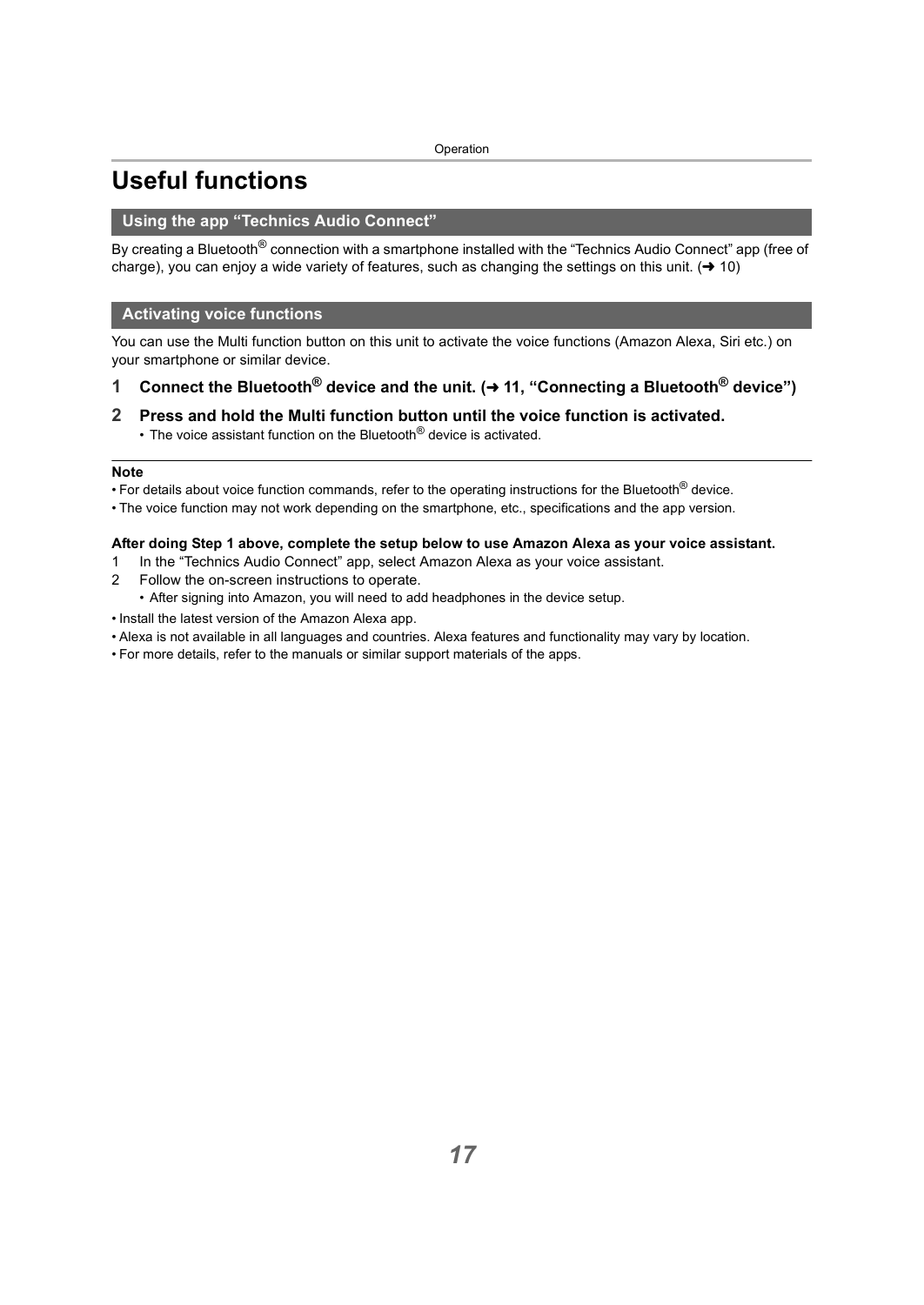### <span id="page-17-0"></span>**Creating multi-point connections**

A maximum of two Bluetooth<sup>®</sup> devices can be connected at the same time. The default setting is "OFF".

• When the "Technics Audio Connect" app is used, you can set to "ON".

For information about the connection and registration of Bluetooth<sup>®</sup> devices and the unit (→ 11, **["Connecting a Bluetooth](#page-10-0)® device")**

- **1 Pair this unit with each of the Bluetooth® devices.**
- **2 Connect the first Bluetooth® device and the unit.**
- **3 Connect the second Bluetooth® device and the unit.**

#### **Note**

- For more details, including more specific setup instructions, refer to the operating instructions for the Bluetooth<sup>®</sup> devices.
- This may not work with some apps and software.
- LDAC cannot be played back when this function is ON.

### <span id="page-17-1"></span>**Battery level notification**

- When the unit is turned off, an English guidance message will be heard indicating the battery level.
- When the battery level starts to run low, the blinking LED indicator will turn from blue to red, and as it drops further, you will be notified by one beep every 1 minute.\* When the battery runs out, a tone and a guidance message will be heard and the power will turn off.
	- If you press  $[\bigcirc/II]$  twice quickly, an English guidance message will be heard and you can check the battery level.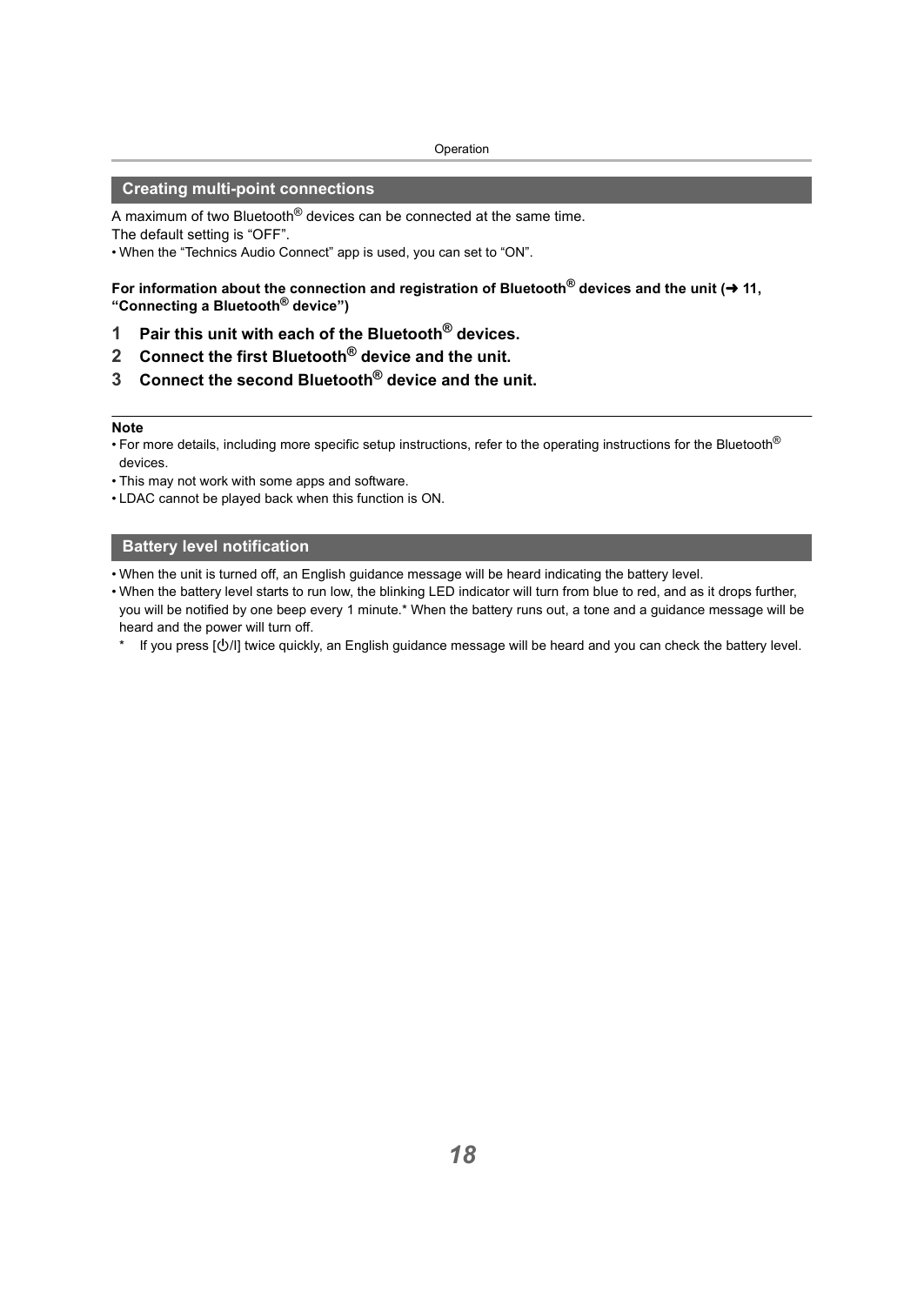### <span id="page-18-0"></span>**Using the detachable cord (supplied)**

While the power is turned off or the battery has no remaining charge, this unit can be used as normal headphones by connecting the detachable cord (supplied).

- Before connecting the detachable cord (supplied), lower the volume on the connected device.
- If you connect the detachable cord (supplied) when connected via Bluetooth®, the Bluetooth® connection will be lost.
- The Multi function button does not work even while the unit is turned on.
- Noise may occur due to dirt on the plug. Clean the plug with a soft dry cloth if this occurs.
- Do not use any other detachable cords except the supplied one.
- ∫ **To connect to an airplane audio system**
- **1 Connect the unit and the detachable cord (supplied). (**A**)**
- **2 Connect the input plug (**B**) of the detachable**  cord (supplied) to the airplane adaptor (supplied) ( $\Theta$ ).
- **3 Connect the airplane adaptor to the in-airplane audio system. (**D**)**

#### **Note**

• The airplane adaptor may not fit the jacks in some in-airplane audio systems.

### <span id="page-18-1"></span>**Resetting the unit**

This unit can be reset when all operations are rejected. To reset the unit, press and hold [O/l] for 10 seconds or more. All the previous operations will be cancelled. (The pairing device information will not be deleted.) • The unit cannot be reset immediately after turning on the power of the unit. Wait about 30 seconds.

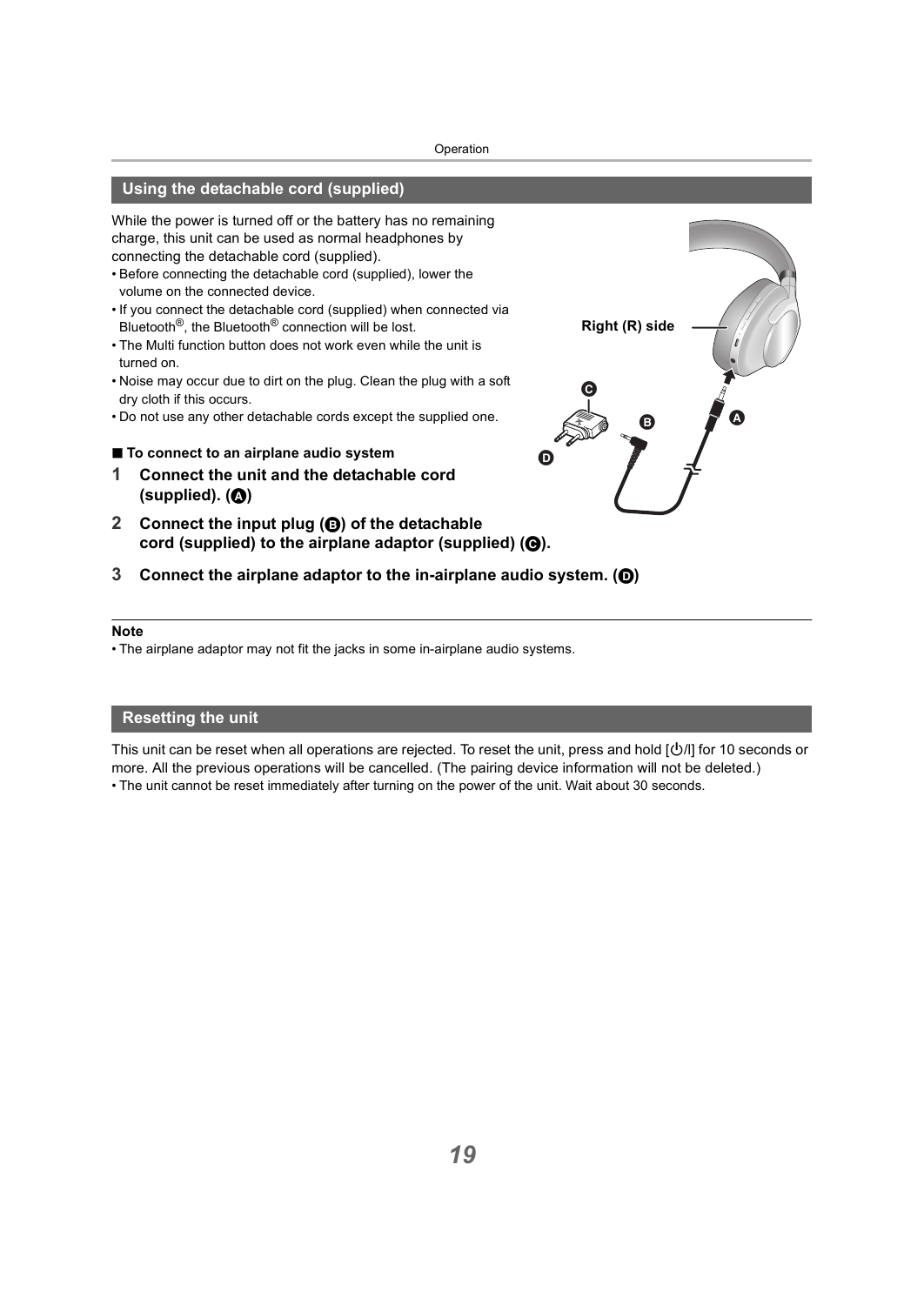## <span id="page-19-1"></span><span id="page-19-0"></span>**Restoring to the factory settings**

When you want to delete all pairing device information, etc. in this unit, you can restore this unit to the factory settings (original settings upon purchase).

## **1** While the power is turned off, press and hold  $[\bigcirc\!/\!\!/]$  for at least 7 seconds until the LED **indicator lights alternately in blue and red.**

**2 Release your finger from**  $\lfloor \frac{(\cdot)}{(\cdot)} \rfloor$ **.<br><b>3** Press and hold  $\lceil \frac{(\cdot)}{(\cdot)} \rceil \rceil$  and  $\lceil +1 \rceil \rceil \rceil$ 

### **3 Press and hold [**Í**/l] and [**i**] for at least 5 seconds.**

• The default settings will be restored after the LED indicator (blue) blinks fast and the unit turns off.

### ∫ **Attention**

- When pairing a device again, delete the registering information (Device: "EAH-A800") from the Bluetooth® device's menu, and register this unit with the Bluetooth<sup>®</sup> device again. ( $\rightarrow$  [11\)](#page-10-1)
- Some setting values, such as the language settings for voice prompts and Amazon Alexa, are kept.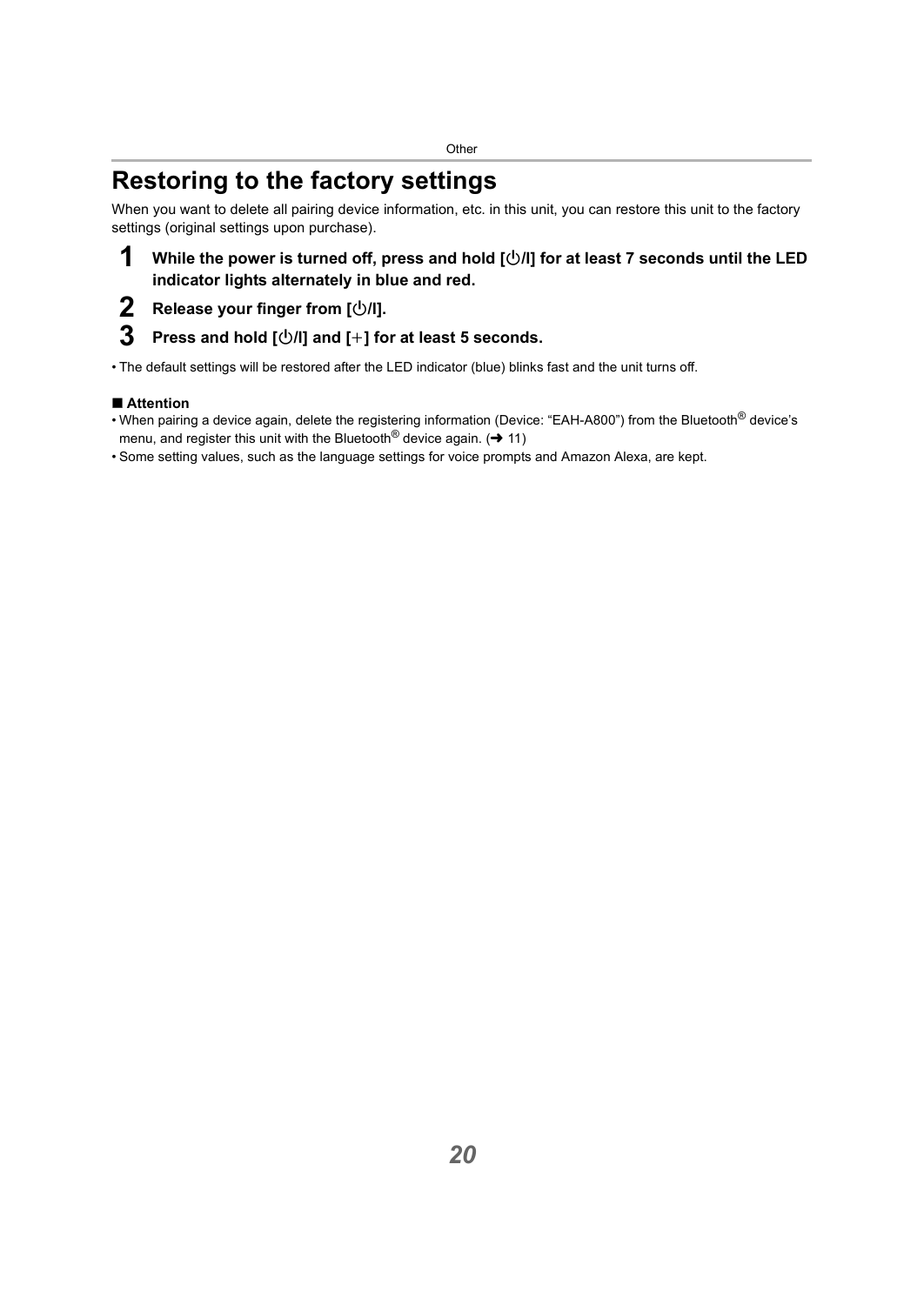## <span id="page-20-0"></span>**Copyright, etc.**

The Bluetooth<sup>®</sup> word mark and logos are registered trademarks owned by Bluetooth SIG, Inc. and any use of such marks by Panasonic Corporation is under license.

Other trademarks and trade names are those of their respective owners.

Apple, the Apple logo and Siri are trademarks of Apple Inc., registered in the U.S. and other countries. App Store is a service mark of Apple Inc.

Google, Android, Google Play, and other related marks and logos are trademarks of Google LLC.

Amazon, Alexa and all related logos are trademarks of Amazon com, Inc. or its affiliates.

LDAC and LDAC logo are trademarks of Sony Corporation.



Other system names and product names appearing in this document are in general the registered trademarks or trademarks of the respective developer companies. Note that the ™ mark and <sup>®</sup> mark do not appear in this document.

This product incorporates the open source software other than the software licensed under the GPL V2.0 and/or LGPL V2.1. The software categorized as above are distributed in the hope that it will be useful, but WITHOUT ANY WARRANTY, without even the implied warranty of MERCHANTABILITY or FITNESS FOR A PARTICULAR PURPOSE. Please refer to the detailed terms and conditions thereof shown at the following web page.

https://panasonic.jp/support/global/cs/audio/download/index.html

This unit complies with the "High Resolution Audio" standard of the Japan Audio Society.

- To enjoy wireless high-resolution quality (sound quality certified by the High-Res Audio Wireless logo), use a playback device with the High-Res Audio Wireless logo and set the Bluetooth<sup>®</sup> sound quality setting to sound quality priority mode / LDAC 990 kbps.
- In modes other than the above (connection priority mode, etc.), playback may not be possible with high resolution quality.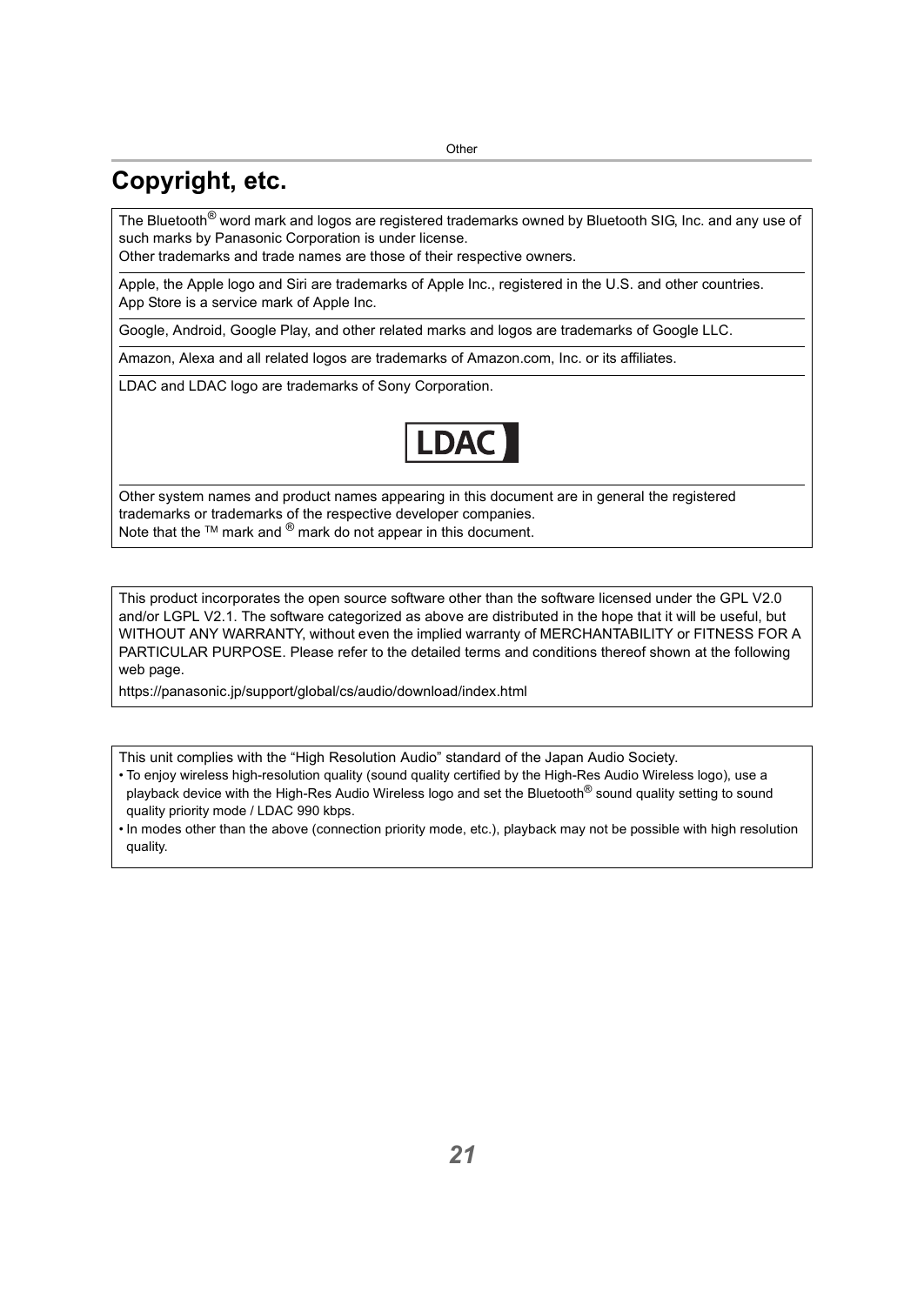## <span id="page-21-0"></span>**Troubleshooting**

Before requesting service, make the following checks. If you are in doubt about some of the check points, or if the remedies indicated in the chart do not solve the problem, consult your dealer for instructions.

### <span id="page-21-1"></span>**Sound and audio volume**

### **No sound.**

- Make sure that the unit and the Bluetooth<sup>®</sup> device are connected correctly. ( $\rightarrow$  [11\)](#page-10-0)
- Check if music is playing on the Bluetooth<sup>®</sup> device.
- Make sure that the unit is turned on and the volume is not set too low.
- Pair and connect the Bluetooth<sup>®</sup> device and the unit again. ( $\rightarrow$  [11\)](#page-10-0)
- Check if the Bluetooth<sup>®</sup> compatible device supports "A2DP" profile. For details on profiles, see ["Listening to music"](#page-12-1)
- $\rightarrow$  [13\).](#page-12-1) Also refer to the operating manual for the Bluetooth<sup>®</sup> compatible device.

#### **Low volume.**

- Increase the volume of the unit.  $( \rightarrow 14)$  $( \rightarrow 14)$
- Increase the volume on the Bluetooth® device.

### **Sound from the device is cut off. / Too much noise. / Sound quality is bad.**

- Sound may be disrupted if signals are blocked. Do not fully cover this unit with the palm of your hand, etc.
- The device may be out of the 10 m communication range. Move the device closer to this unit.
- Remove any obstacle between this unit and the device.
- Switch off any wireless LAN device when not in use.

### <span id="page-21-2"></span>**Bluetooth® device connection**

#### **The device cannot be connected.**

- You can pair a maximum of 10 Bluetooth<sup>®</sup> devices with this unit. When you pair a device after the maximum has been exceeded, previous devices are overwritten. To use overwritten devices again, do the pairing again.
- Delete the pairing information for this unit from the Bluetooth<sup>®</sup> device, then pair them again. ( $\rightarrow$  [11\)](#page-10-0)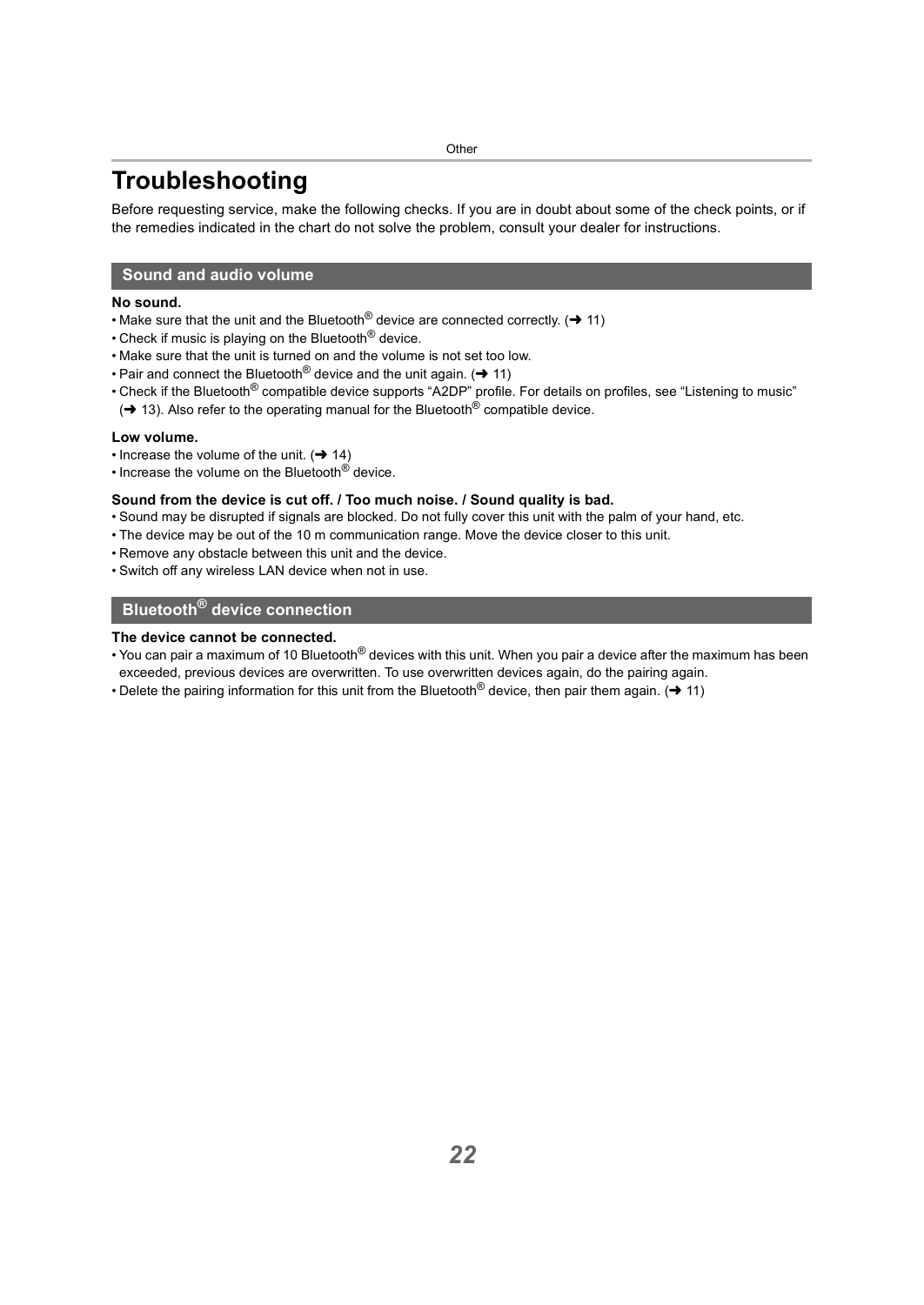### <span id="page-22-0"></span>**Phone Calls**

### **You cannot hear the person on the other end of the call.**

- Make sure that the unit and the Bluetooth<sup>®</sup> enabled phone are turned on.
- Check if the unit and the Bluetooth<sup>®</sup> enabled phone are connected.  $\rightarrow$  [11\)](#page-10-0)
- If the volume of the other person's voice is too low, increase the volume of both the unit and the Bluetooth<sup>®</sup> enabled phone.

### **Cannot make a phone call.**

- Check if the Bluetooth<sup>®</sup> compatible device supports "HSP" or "HFP" profile. For details on profiles, see "Listening to [music"](#page-12-1) ( $\rightarrow$  [13\)](#page-12-1) and ["Making a phone call"](#page-14-0) ( $\rightarrow$  [15\)](#page-14-0). Also refer to the operating manual for the Bluetooth® enabled phone.
- Check the audio settings on the Bluetooth<sup>®</sup> compatible telephone, and if the setting does not allow communication with this unit, change the setting.  $(\rightarrow 11)$  $(\rightarrow 11)$

### <span id="page-22-1"></span>**General**

#### **The unit does not respond.**

• This unit can be reset when all operations are rejected. To reset the unit, press and hold [O/l] for 10 seconds or more.  $\left(\rightarrow 19\right)$ 

#### **Amazon Alexa is not responding.**

- Make sure that the Amazon Alexa app is activated.
- Make sure that the voice assistant is set to Amazon Alexa.
- Make sure that data communication is enabled on the mobile device.
- Make sure that the device is paired with the Amazon Alexa app.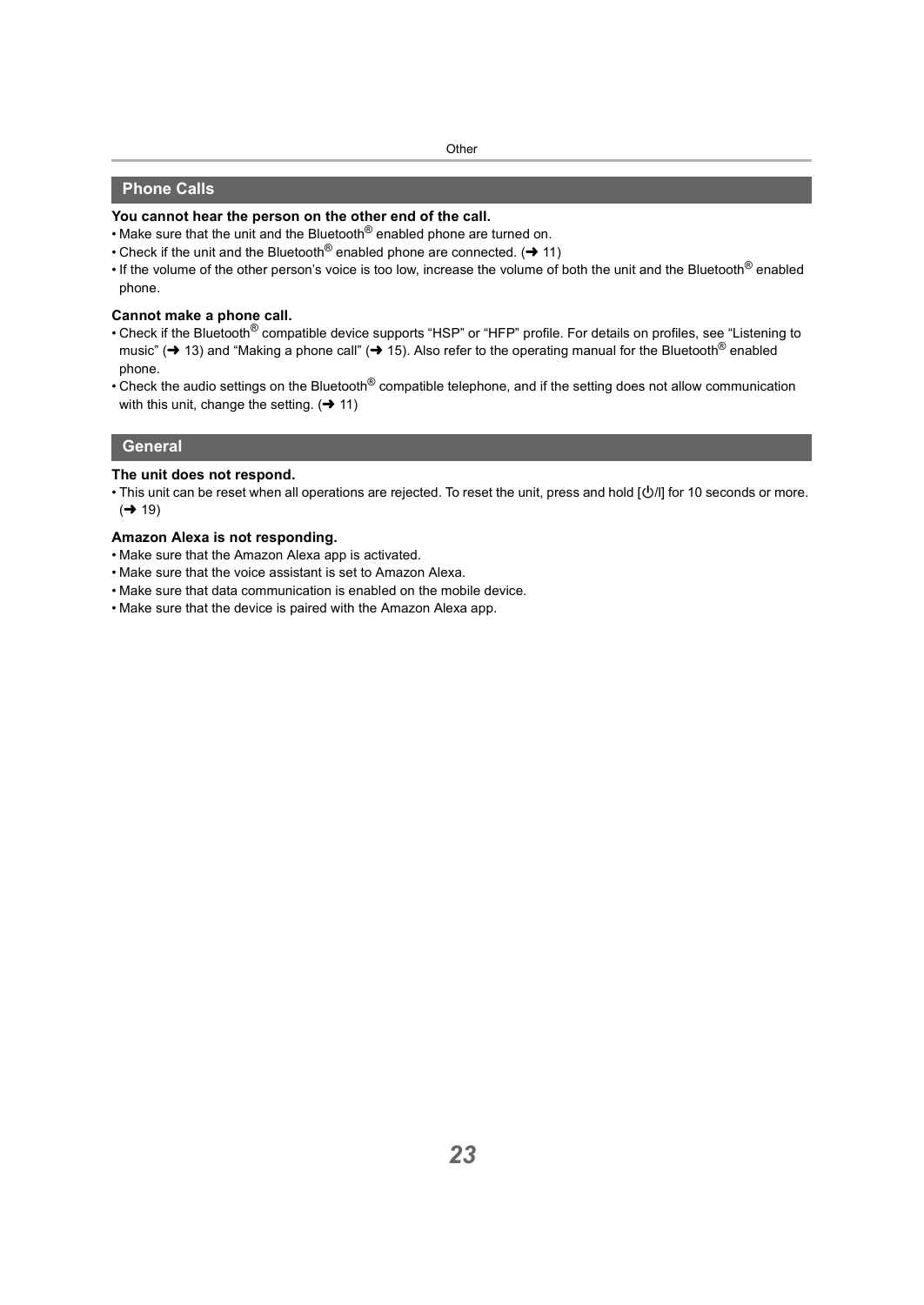### <span id="page-23-0"></span>**Power supply and charging**

#### **Cannot charge the unit. / The LED indicator does not light during charging. / Charging takes longer.**

- Is the USB charging cord connected firm[l](#page-7-1)y to the USB terminal of the AC adaptor?  $( \rightarrow 8)$
- Make sure to charge in a room temperature between 10  $\degree$ C and 35  $\degree$ C.
- Make sure the computer is turned on and is not on standby or sleep mode.
- Is the USB port you are currently using working properly? If your AC adaptor has other USB ports, unplug the connector from its current port and plug it into one of the other ports.
- If the measures mentioned above are not applicable, unplug the USB charging cord and plug it in again.
- It takes approx. 3 hours to charge the battery from empty to full.
- If the charge time and operating time become shortened, the battery may have run down. (Number of charging times of the installed battery: Approximately 500)
- The LED indicator lights in red when charging is in progress. When charging is completed, the LED indicator will go out.

#### **The power does not turn on. / The power turns off.**

- Is the unit being charged? The power cannot be turned ON during charging.  $\rightarrow$  8)
- The battery is low when the LED indicator is blinking in red. Charge the unit.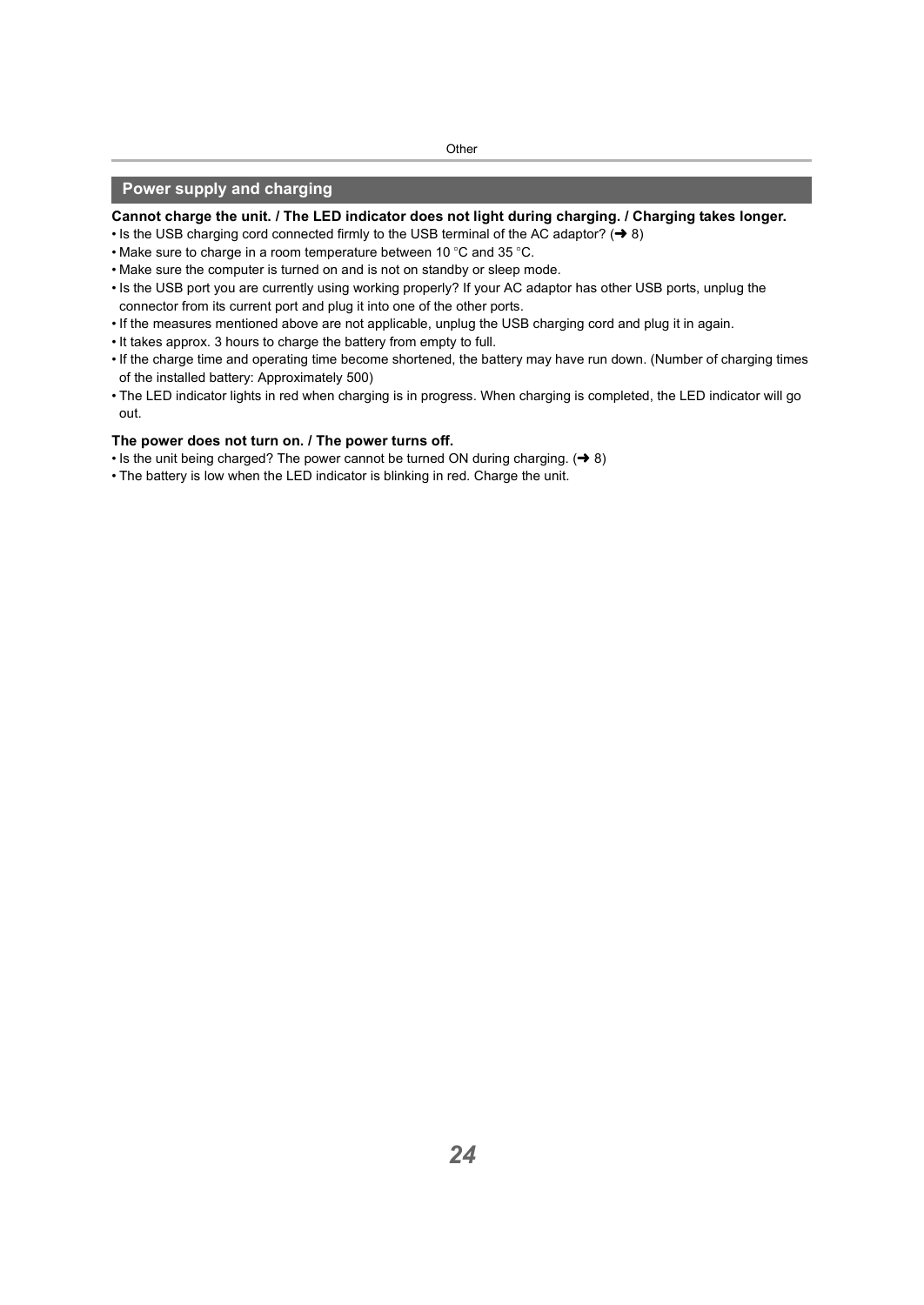## <span id="page-24-0"></span>**Storage of the unit**

Fold the unit as shown below when storing it in the carrying case.

- If the USB charging cord or the detachable cord (supplied) is connected, disconnect it from the unit.
- Do not rotate the housing forcibly over the rotation limit.



- **1 Store the sliders.**
- **2 Rotate the housing on either side by approx. 90° (@) to fold it toward the headband side (**B**).**
- **3 Rotate the other housing by approx. 90° (** $\Theta$ **).**
- **4 Store the unit in the carrying case.**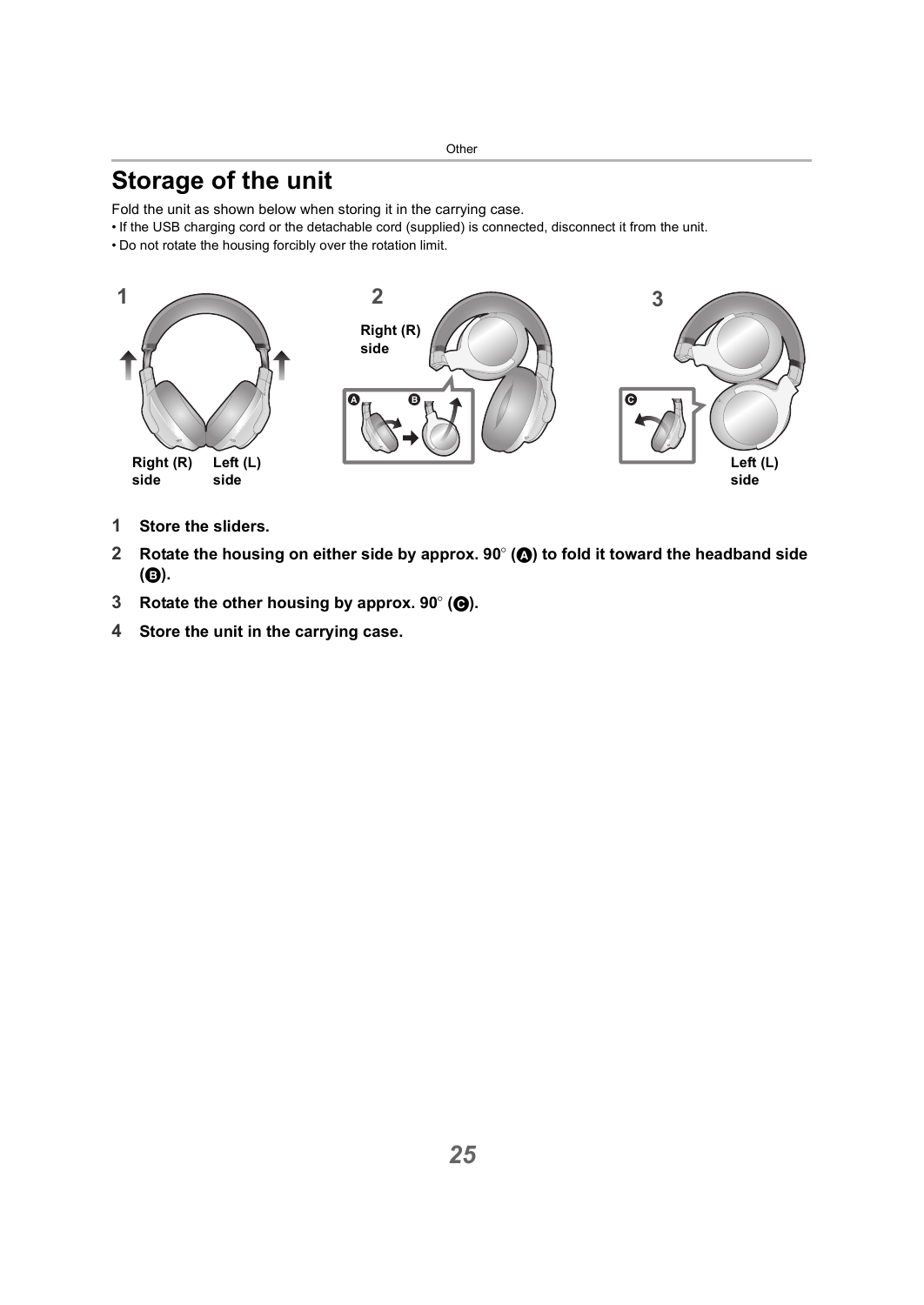## <span id="page-25-0"></span>**Specifications**

∫ **General**

| Power supply                                    | DC 5 V, 1200 mA                                                                                                                                                                                                                                                                                   |
|-------------------------------------------------|---------------------------------------------------------------------------------------------------------------------------------------------------------------------------------------------------------------------------------------------------------------------------------------------------|
| <b>Built-in battery</b>                         | 3.7 V, Lithium polymer                                                                                                                                                                                                                                                                            |
| Operating time <sup>*1</sup>                    | Approx. 50 hours (Noise cancelling: ON, AAC)<br>Approx. 60 hours (Noise cancelling: OFF, AAC)<br>Approx. 50 hours (Noise cancelling: ON, SBC)<br>Approx. 60 hours (Noise cancelling: OFF, SBC)<br>Approx. 40 hours (Noise cancelling: ON, LDAC)<br>Approx. 50 hours (Noise cancelling: OFF, LDAC) |
| Call time <sup>*1</sup>                         | Approx. 30 hours (Noise cancelling: ON)                                                                                                                                                                                                                                                           |
| <b>Waiting Time<sup>*1</sup></b>                | Approx. 60 hours<br>(Noise cancelling: ON, Auto power off does not work)<br>Approx. 120 hours<br>(Noise cancelling: OFF, Auto power off does not work)                                                                                                                                            |
| Quick charge Operating time*1                   | 15 min. charge,<br>10 hours playback (Noise cancelling: ON, AAC)                                                                                                                                                                                                                                  |
| Charging time <sup><math>2</math></sup> (25 °C) | Approx. 3.0 hours<br>(Using the power source 1200 mA or higher)                                                                                                                                                                                                                                   |
| Charging temperature range                      | 10 °C to 35 °C                                                                                                                                                                                                                                                                                    |
| Operating temperature range                     | $0^{\circ}$ C to 40 $^{\circ}$ C                                                                                                                                                                                                                                                                  |
| Operating humidity range                        | 35 %RH to 80 %RH (no condensation)                                                                                                                                                                                                                                                                |
| <b>Mass</b>                                     | Approx. 298 $g$ (without cord)                                                                                                                                                                                                                                                                    |

\*1 It may be shorter depending on the operating conditions.

\*2 The time required to charge the battery from empty to full.

## ∫ **Bluetooth® section**

| Bluetooth <sup>®</sup> system specification | Ver. 5.2              |
|---------------------------------------------|-----------------------|
| Wireless equipment classification           | Class 1               |
| <b>Max RF Power</b>                         | 8 dBm                 |
| <b>Frequency band</b>                       | 2402 MHz to 2480 MHz  |
| <b>Supported profiles</b>                   | A2DP, AVRCP, HSP, HFP |
| <b>Supported codec</b>                      | SBC, AAC, LDAC        |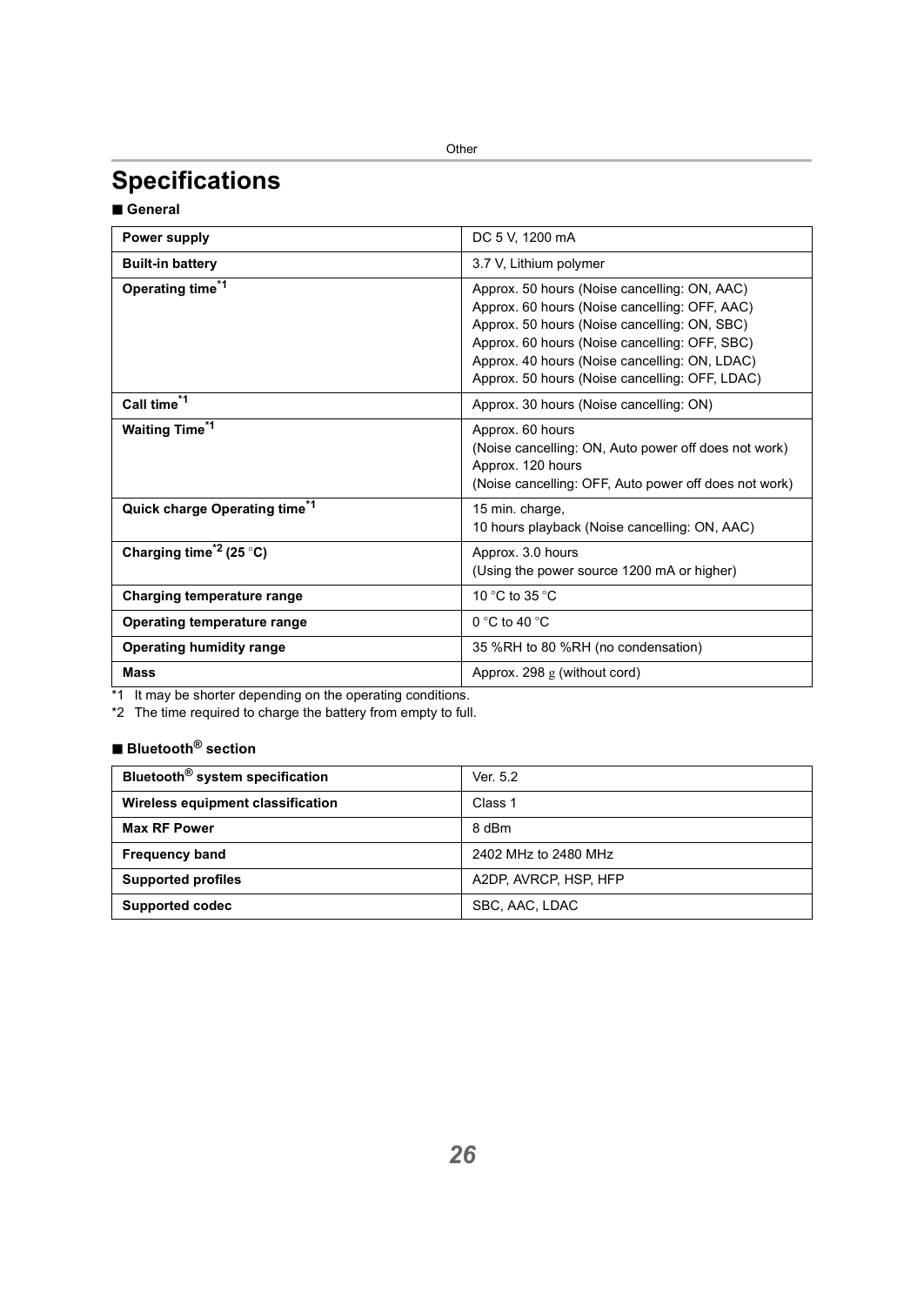#### ∫ **Headphone section**

| <b>Driver units</b>              | 40 mm              |
|----------------------------------|--------------------|
| Impedance                        | $34\Omega$         |
| Frequency response <sup>*3</sup> | 4 Hz to 40 kHz     |
| Microphone                       | Monaural, MEMS Mic |
| <b>Charging terminal</b>         | USB Type-C Shape   |
| .                                |                    |

\*3 When the power is ON

### ∫ **Accessory section**

| USB charging cord<br>(Input Plug: USB Type-A Shape,<br>Output Plug: USB Type-C Shape) | Approx. 0.5 m |
|---------------------------------------------------------------------------------------|---------------|
| Detachable cord                                                                       | Approx. 1.0 m |

• Specifications are subject to change without notice.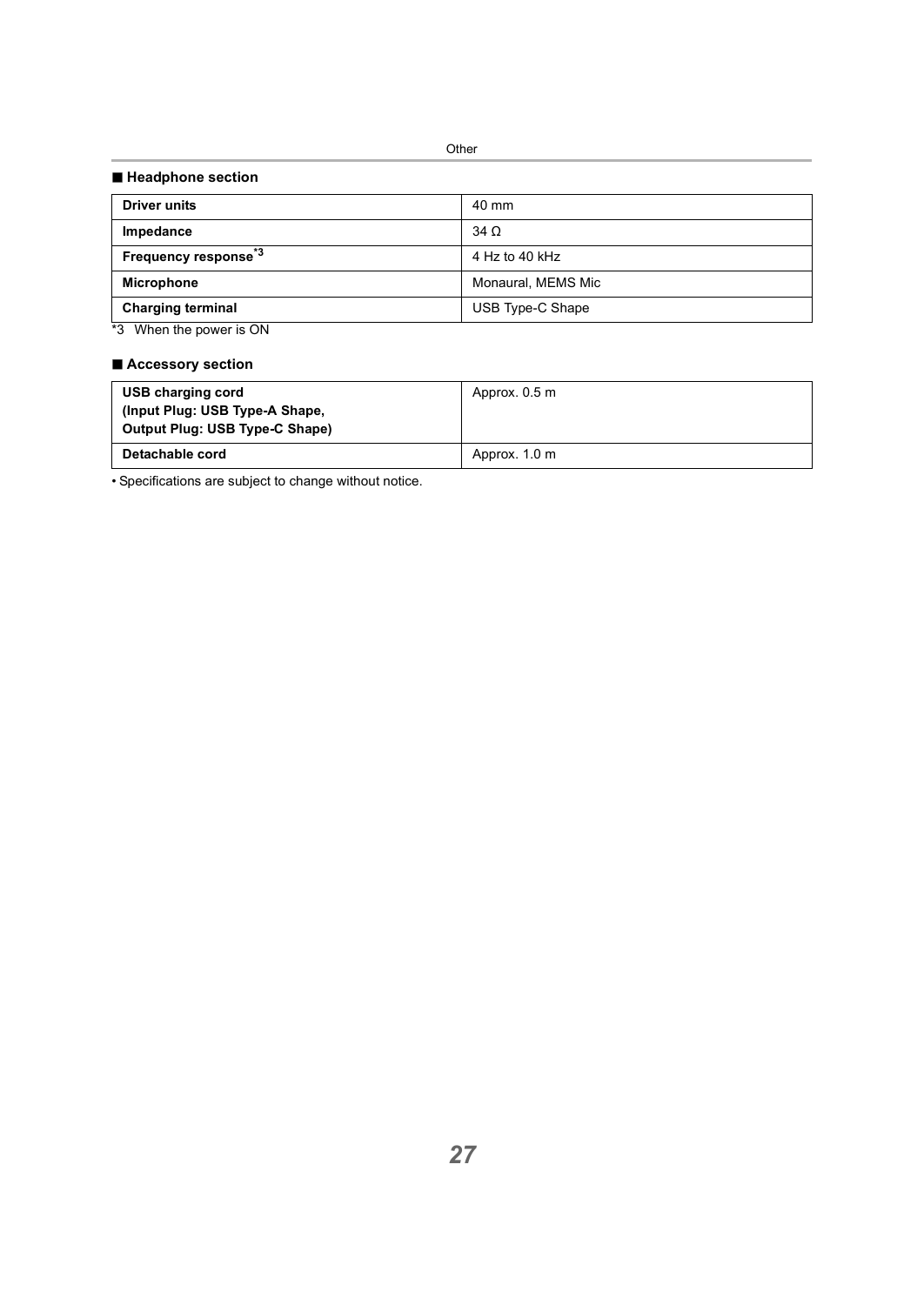## <span id="page-27-0"></span>**To remove the battery when disposing of this unit**

**The following instructions are not intended for repairing purposes but for the disposal of this unit. This unit is not restorable once disassembled.**

**• When disposing of this unit, take out the battery installed in this unit and recycle it.**

- Disassemble after the battery runs out.
- Keep disassembled parts out of reach of children.

### **Regarding the handling of used battery**

- Insulate the terminals with adhesive tape or similar material.
- Do not disassemble.



- **1 Remove the left ear pad.**
- **2 Remove the sealing sponges (**D**) and remove the 5 screws.**
- **3 Remove the part <b>A** in step 2.
- **4 Disconnect the connector (**B**), and peel off the tape fixing the battery in place, remove**  the battery (**@**).